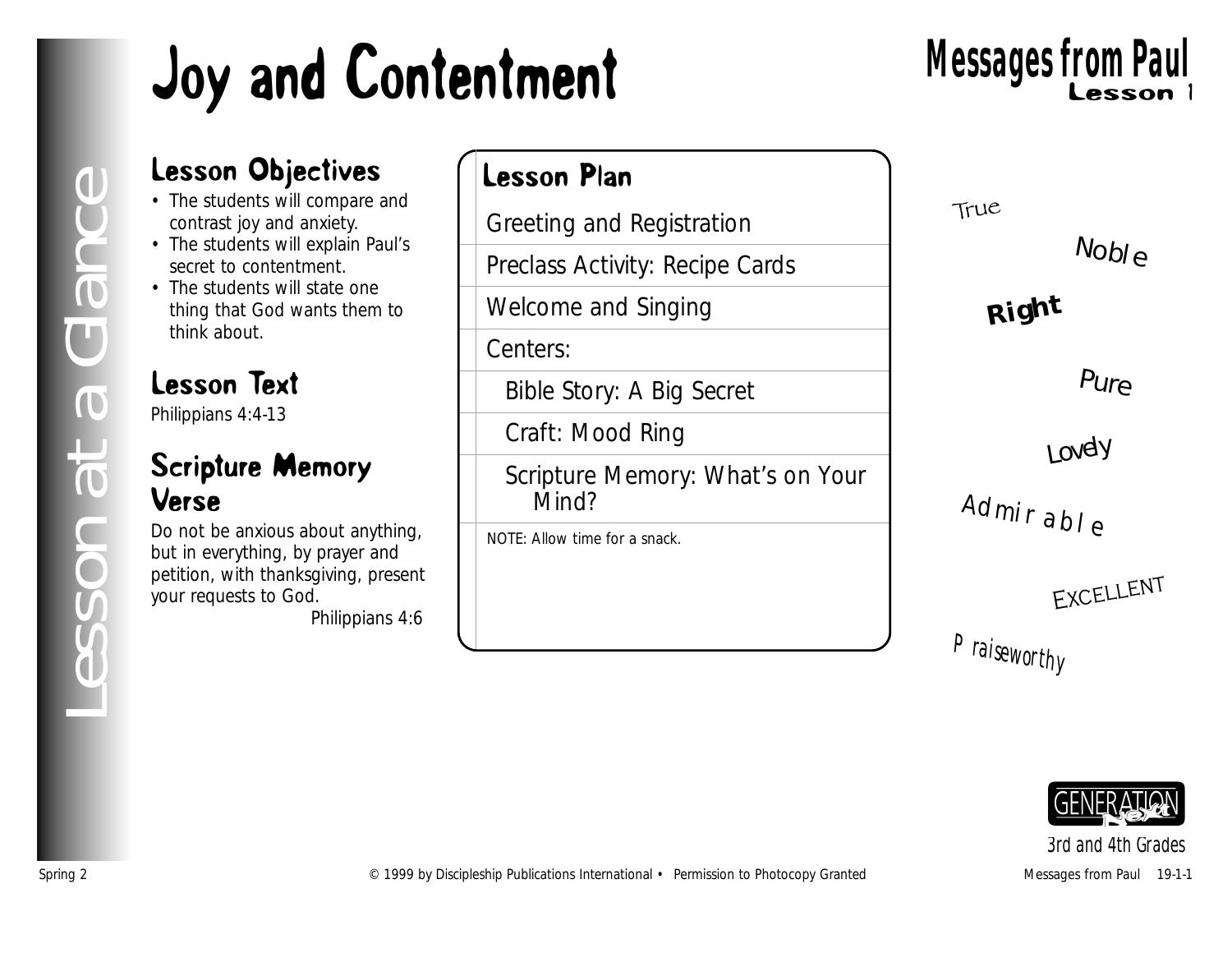# **Solution 1 and Contentment P Lesson** 1<br> **P Lesson** 1<br> **Recipe Cards**

## Recipe Cards

The students will preview today's lesson as they think about the ingredients for a joyful life.

## **Materials**

*For each student:*

- pencil
- *Reproducible Pages:*
- Page A, 1 copy for each student

and your minds in Christ Jesus.

## Preparation

Complete the activity on your copy of Reproducible Page A.

Recipe Card (Answer Key)

Rejoice in the Lord always. I will say it again: Rejoice! Let your gentleness be evident to all. The Lord is near. Do not be anxious about anything, but in everything, by prayer and petition, with thanksgiving, present your requests to God. And the peace of God, which transcends all understanding, will guard your hearts

Directions: Using the words in the box, fill in the recipe below.

Directions: Open your Bible to Philippians 4:4-7 and use these verses to help you fill in the missing words. Rejoice in the Lord always. I will say it again: Rejoice! Let your gentleness be evident to all The Lord is near. Do not be \_\_\_\_\_\_\_\_\_\_\_\_\_\_ about anything, but in everything, by \_\_\_\_\_\_\_\_\_\_\_\_\_\_ and Rejoice gentleness anxious prayer petition, with **thanksgiving** present your requests to God. And the <u>Peace</u> of God, which transcends all understanding, will guard your hearts and your minds in Christ Jesus.

 $_3$  tablespoons  $\pm$   $\underline{h}$   $\underline{\alpha}$   $\underline{n}$   $\underline{k}$   $\underline{s}$   $\underline{g}$   $\underline{i}$   $\underline{v}$   $\underline{i}$   $\underline{n}$   $\underline{g}$ 

thanksgiving peace Ingredients  $1$  cup of  $g \underline{e} n \underline{t} \underline{l} \underline{e} n \underline{e} s \underline{s}$ 2 tablespoons <u>p r d y e r</u>  $2$  tablespoons  $p \rightharpoonup p \rightharpoonup q \rightharpoonup p \rightharpoonup p$ <br>1 tablespoon  $p \rightharpoonup p \rightharpoonup \bot \rightharpoonup p \rightharpoonup p$ 

gentleness petition

4 tablespoons  $\underline{p} \underline{e} \underline{a} \underline{c} \underline{e}$ Take 1 cup of *QCNT leness* and spread it all around. Mix together the 2 tablespoons of Take 1 cup of <u>Gent<sup>1</sup>leness</u> and spread it all around. Mix together the 2 tablespoons of <u>periodical</u><br><u>production and the 1 tablespoon of pet<sup>h</sup>ition scover with the 3 tablespoons of</u> thanksgiving. Stir in the 4 tablespoons of <u>Peace</u> . Continue stirring until smooth.

## Instructions

- 1. Greet the students as they arrive. Tell them that today's lesson is the first in a series about the messages of Paul. Explain that Paul not only traveled around the world to teach and preach, but he also wrote many letters to the churches to help and strengthen them. In their activity today, they will think about the difference between joy and anxiety to prepare them for today's lesson.
- 2. Tell the students to open their Bibles to Philippians 4. Distribute the copies of Reproducible Page A and pencils. Encourage the students to work with a partner to complete their activity.
- 3. Circulate among the students to offer help and encouragement.
- 4. Encourage the students who finish early to read Philippians 4 on their own.

## Teacher Tips

• Bring in actual recipe cards or cookbooks to show the students.



*3rd and 4th Grades*

GENERAI.

*Philippians 4:4-7*

*Philippians 4:4-7*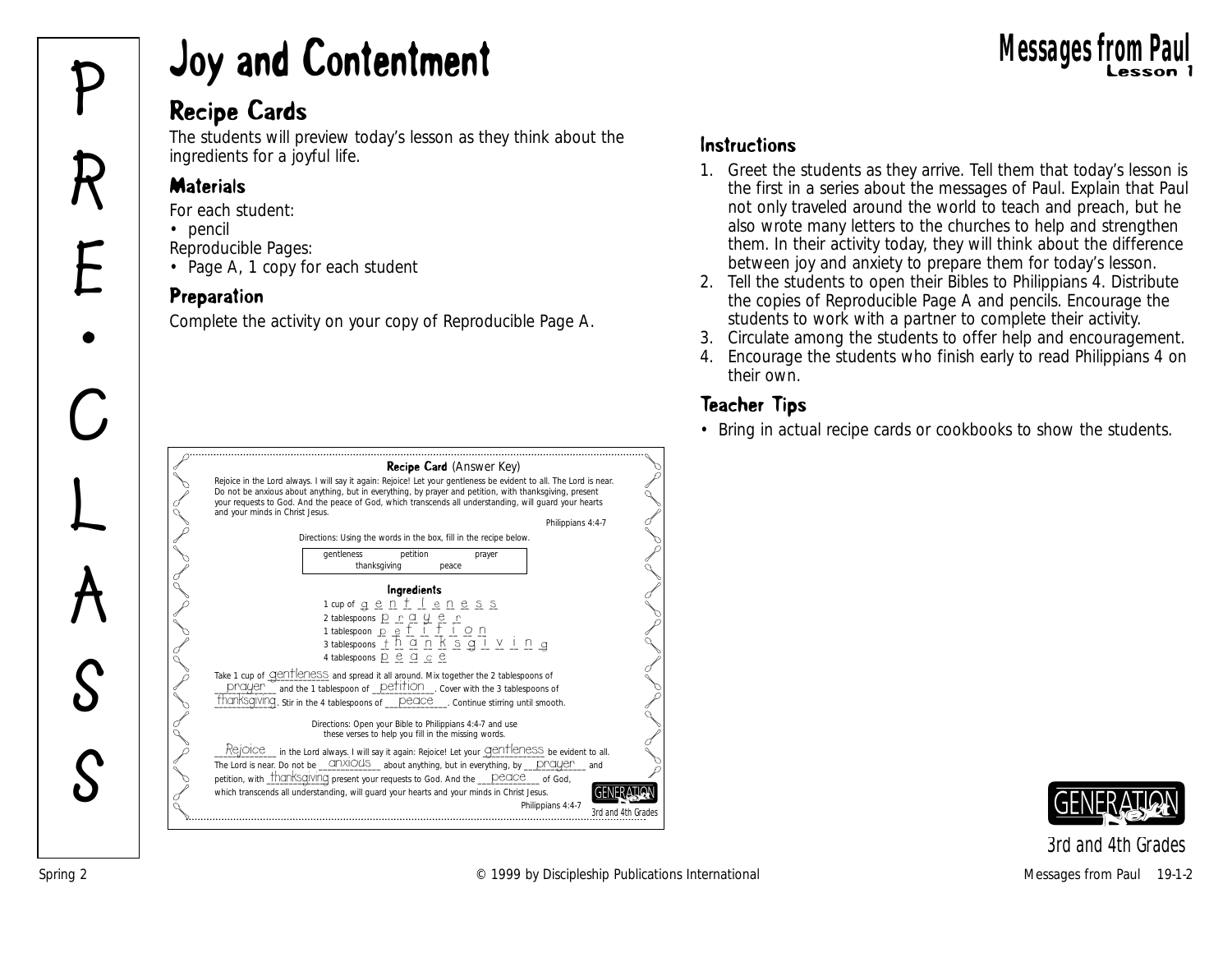

## **B** Joy and Contentment Messages from Paul Research

## A Big Secret

The students will participate in today's Bible Story as they discover Paul's secret to a joyful life.

## **Materials**

*For the teacher:*

- 12 index cards, 3" x 5"
- marker

#### Preparation

- 1. Number eight index cards from one to eight. Write one of the following words on each of the index cards: true, noble, right, pure, lovely, admirable, excellent, praiseworthy.
- 2. Write the word "DO" on three other index cards, and "DON'T" on the last index card.
- 3. Think and pray about presenting this activity so that the students will see joy and contentment in your life.

### Introducing the Bible Story

Open your Bible to Philippians 4. Tell the students that today's Bible Story comes from the New Testament book of Philippians. *What we call a "book" is really a letter that Paul wrote to the disciples who lived in Philippi. Does anyone remember some people in Philippi that Paul helped to become Christians?* (Lydia, the Philippian jailer) *After Paul left Philippi, many more people were baptized and the church continued to grow. Paul loved the church in Philippi very much, so he wrote them this letter to tell them how much he loved them. He also wrote to remind them to always think about Jesus and do what Jesus would do in every situation. At the end of this letter, Paul tells his friends that he has learned a very important secret. In our Bible Story today, we are going to learn about Paul's secret, too!*

#### Presenting the Bible Story

Tell the students to open their Bibles and follow along as you read Philippians 4:4-7. Tell the students to listen for two things that Paul tells the Philippians. He tells them to do three things and he tells them to not do something else. When you are finished, ask the students to be ready to tell you what those things are.

*Rejoice in the Lord always. I will say it again: Rejoice! Let your gentleness be evident to all. The Lord is near. Do not be anxious about anything, but in everything, by prayer and petition, with thanksgiving, present your requests to God. And the peace of God, which transcends all understanding, will guard your hearts and your minds in Christ Jesus.* (Philippians 4:4-7)

Pass out the DO and DON'T cards that you prepared. (Answers for "Do" should include: rejoice, let your gentleness be evident to all, present your requests to God; answer for "Don't" is be anxious.)

Tell the students to follow along as you read the verses 8 and 9 and listen for the eight things that Paul said to think about. Read the passage twice.

*Finally, brothers, whatever is true, whatever is noble, whatever is right, whatever is pure, whatever is lovely, whatever is admirable—if anything is excellent or praiseworthy—think about such things. Whatever you have learned or received or heard from me, or seen in me—put it into practice. And the God of peace will be with you.* 

Pass out the eight index cards to eight students and have them each say one of the things that Paul said to think about.

Ask the students if they want to know Paul's secret. Explain that in the next three verses, Paul is going to tell us his secret. Tell the students to follow along as you read verses 10-12.

*I rejoice greatly in the Lord that at last you have renewed your concern for me. Indeed, you have been concerned, but you had no opportunity to show it. I am not saying this because I am in need, for I have learned to be content whatever the circumstances. I know what it is to be in need, and I know what it is to have plenty. I have learned the secret of being content in any and every situation, whether well fed or hungry, whether living in plenty or in want.*

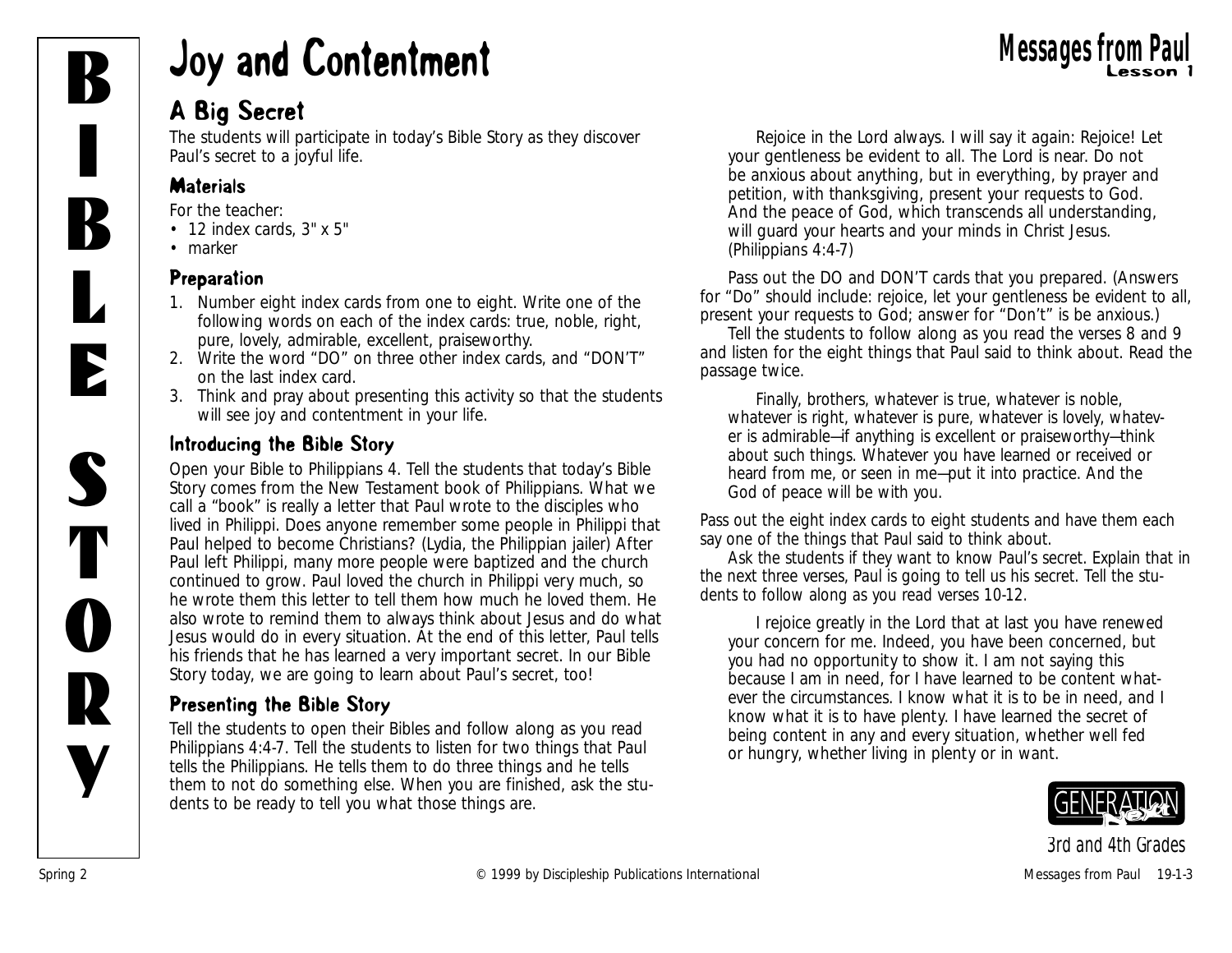## B **Joy and Contentment Example 1 Contentment**

- *What secret had Paul learned?* (to be content in every situation)
- *What does "content" mean?* (satisfied, easy in mind, pleased, feeling like you have what you need and want)
- *What are the situations that Paul describes?* (need or plenty; well fed or hungry; plenty or in want)
- *How do you feel when you are well fed and have everything you need and want?* (happy, carefree, satisfied, pleased)
- *How do you feel when you are hungry and don't have what you need or want?* (sad, uncomfortable, in pain, weak)
- *How did Paul say that he felt when he was in all those different situations?* (content)

## What's the Big Secret?

Ask the students to say what they think Paul's secret is. Explain that Paul learned that being happy, satisfied, or pleased did not depend on what he had or did not have, it depended on his faith that God would meet all his needs. Explain that the difference between a "want" and a "need" is if you don't have a "need" you will die. Paul knew that whether he was hungry or well fed, he could pray and be thankful. He could still think about God and all the things he described earlier in the verse. Paul's secret to being happy or satisfied was praying, being thankful and thinking about good, beautiful, lovely, right, pure, true, noble, excellent and praiseworthy things.

## Sharing with Others

Ask the students if they can think of someone who is only satisfied when they have what they want. Encourage the students to share today's lesson with that person and invite them to come with you to church. Close with a prayer for the students to practice Paul's secret to happiness this week.

## Teacher Tips

• Think of additional ways to embellish or decorate the index cards to make them more appealing to the students.

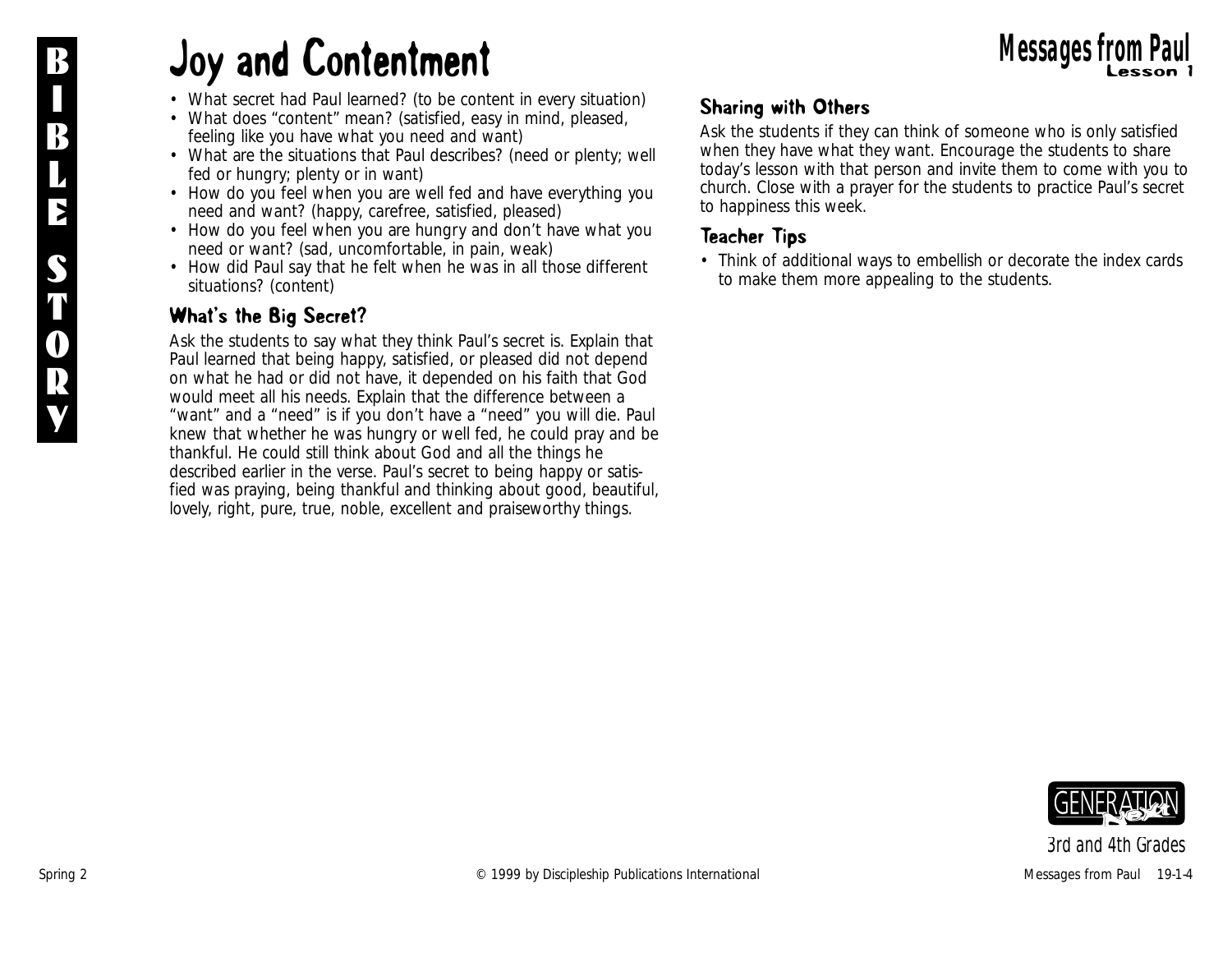

A

 $\mathbf{F}$ 

T

## Joy and Contentment

## Mood Ring

The students will create mood rings that depict both anxiety and joy.

#### **Materials**

*For each student:*

- 1 pipe cleaner
- poster board, 3" square
- crayons or markers
- scissors

*For the teacher:*

- scissors
- glue stick
- single hole punch
- plastic bag
- *Reproducible Pages:*
- Page B, 1 copy for every 8 students

## Preparation

- 1. Prepare a mood ring square for each student, see Figure A, as follows:
	- A. Cut out the mood ring square from the copies of Reproducible Page B, leaving approximately a 1/2" border around the squares as you cut. Each student will need only one square.
	- B. Cut a 3" square from poster board.
	- C. Glue the mood ring square to the center of the poster board square.
	- D. Punch two holes through the holes where indicated on the mood ring square.
- 2. Cut each pipe cleaner in half. Place the cut pipe cleaners in a plastic bag.
- 3. Make a sample of the craft to show the students.



## Instructions

1. Introduce today's activity: *In your Bible Story this week, you are learning about Paul's message to the church in Philippi in which he shares his secret to happiness. Paul wanted the disciples to learn from his example. Paul explained that the secret of happiness and contentment is what you think and pray about, not what you have or don't have. Paul wanted the disciples to be full of joy and not anxiety. In your craft today, you will make a ring to remind you of Paul's message.*

**Messages from** 

- 2. Show the students your ring and read the words written there*.* Read Philippians 4:6 to them.
- 3. Distribute the squares you prepared, scissors and crayons. Have the students color their squares. Have them trim the squares along the lines. See Figure B.
- 4. Let the students each choose two different color pipe cleaner pieces. Demonstrate and help the students twist the pipe cleaners around one another to make one braided piece. See Figure C.
- 5. Have the students thread one end of the pipe cleaner through one hole in their mood rings, then thread the other end through the other hole. See Figure D. Have them pull down the ends.
- 6. Fit each student's ring by placing it over their finger, and then twisting the ends around the bottom of the finger, as shown in Figure E. After twisting the ends twice, trim off any excess pipe cleaner. Be careful not to make it too tight.

## Conclusion

Ask the students to name one thing that they worry about. Ask them how it makes them feel to know that Paul says they can be happy and even rejoice when they do not have all that they want or need. Close with a prayer for the students to remember Paul's secret to happiness this week.

## Teacher Tips

• If any students do not what to wear a ring, let them make an armband or bracelet instead.

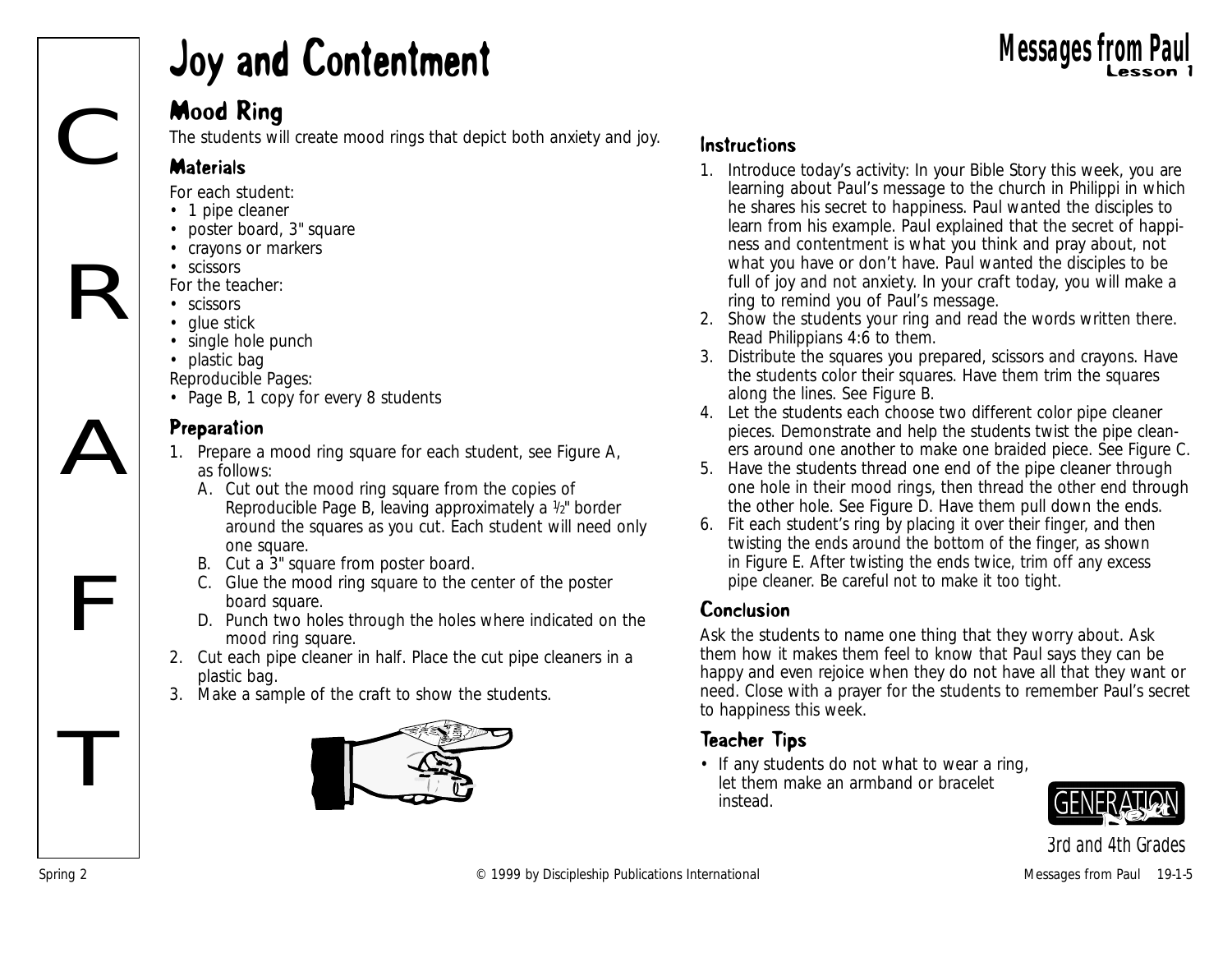

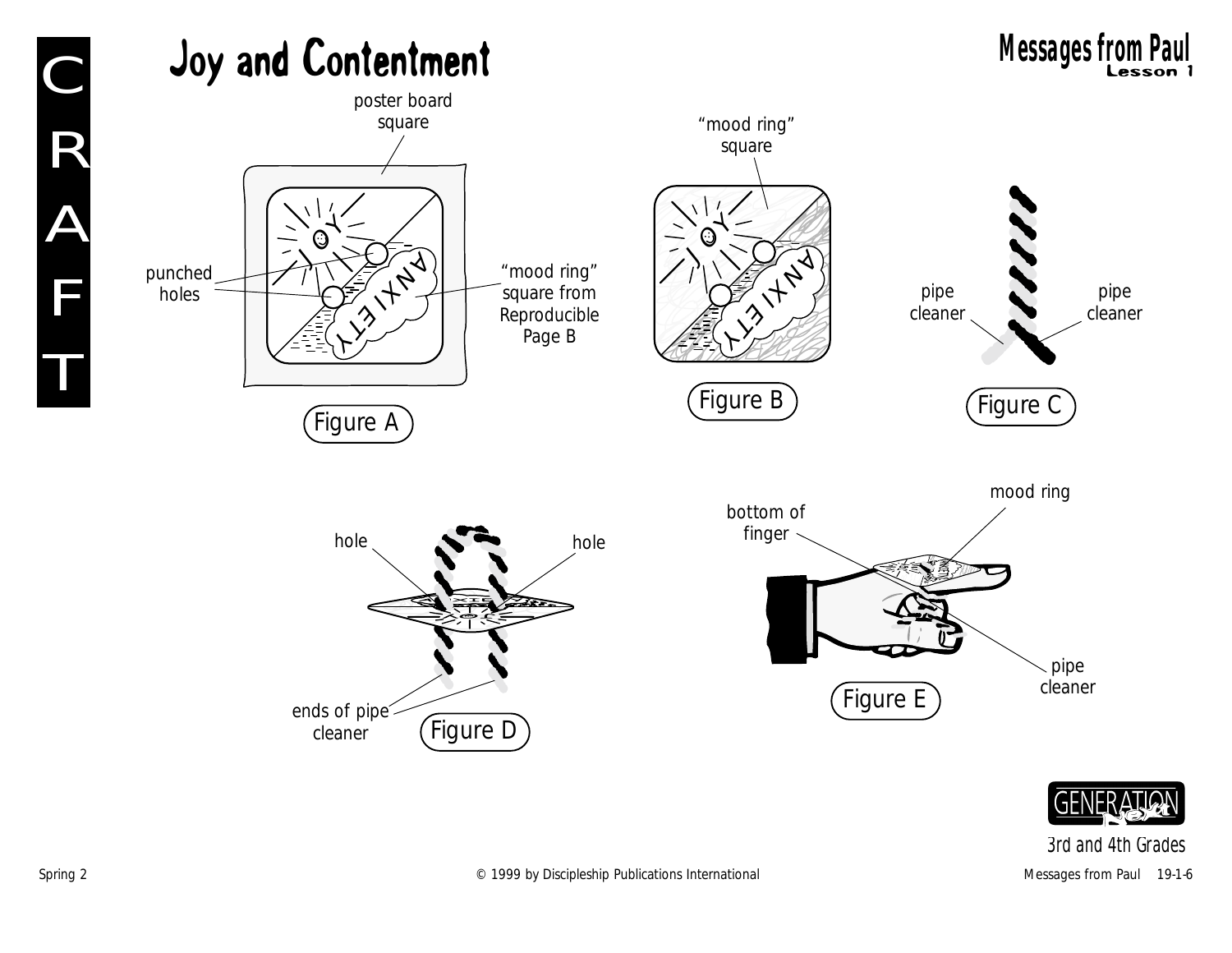

## SC Joy and Contentment **SC Access** Messages from Paul

## What's on Your Mind?

The students will learn and memorize today's Scripture Memory Verse as they think about Paul's message to the Philippians.

### Scripture Memory Verse

Do not be anxious about anything, but in everything, by prayer and petition, with thanksgiving, present your requests to God. *Philippians 4:6*

### **Materials**

*For each student:*

- brass fastener
- *For the teacher:*
- scissors
- tape
- *Reproducible Pages:*
- Page C, 1 copy for each student

## Preparation

- 1. Make a sample headband from your copy of Reproducible Page C to show the students.
- 2. Memorize the Scripture Memory Verse before class.
- 3. Practice leading this activity.

## Instructions

- 1. Introduce today's activity: *In your Bible Story this week, you are learning about Paul's letter to the church in Philippi in which he shares his secret to happiness. Paul explained that the secret of happiness is in what you think and pray about not in what you have or don't have. In your Scripture Memory Verse, you will learn some of Paul's famous words about being content.*
- 2. Show the students the Scripture Memory Verse on the back of this Lesson Card. Say it to them three times while they follow along silently. Ask them to say it together with you three more times. Ask for volunteers to be your partner and say it to the group.
- 3. Read Philippians 4:4-9 to the students. Tell them to listen for the Scripture Memory Verse and raise their hands when they hear it.
- 4. Read it again. This time, have the students raise their hands each time they hear the words "mind" or "think." Explain that Paul wanted the Philippians to see that the secret of being happy is in

what they pray about and think about—not in what they had or did not have.

- 5. Lead the students again in saying the Scripture Memory Verse five times, each time increasing speed. Ask for students to find a partner and say the verse together from memory.
- 6. Say the Scripture Memory Verse to the students again five more times. Each time, stop and let the students finish it, as follows:
	- Do not be anxious about anything, but in everything, by prayer and petition, with thanksgiving,
	- \_\_\_\_\_\_\_\_\_\_\_\_\_\_\_\_\_\_\_\_\_\_\_\_\_\_\_\_\_\_\_\_\_\_\_\_\_\_\_\_\_\_\_\_\_\_\_\_\_\_\_. • Do not be anxious about anything, but in everything, by prayer and petition,
	- Do not be anxious about anything, but in everything,
	- \_\_\_\_\_\_\_\_\_\_\_\_\_\_\_\_\_\_\_\_\_\_\_\_\_\_\_\_\_\_\_\_\_\_\_\_\_\_\_\_\_\_\_\_\_\_\_\_\_\_\_. • Do not be anxious about anything,
	- \_\_\_\_\_\_\_\_\_\_\_\_\_\_\_\_\_\_\_\_\_\_\_\_\_\_\_\_\_\_\_\_\_\_\_\_\_\_\_\_\_\_\_\_\_\_\_\_\_\_\_. • Do not \_\_\_\_\_\_\_\_\_\_\_\_\_\_\_\_\_\_\_\_\_\_\_\_\_\_\_\_\_\_\_\_\_\_\_\_\_\_\_\_\_\_\_\_\_\_\_\_\_\_\_.

## Extra Challenge

Have the students learn verse 7 as well: "And the peace of God, which transcends all understanding, will guard your hearts and your minds in Christ Jesus." *Philippians 4:7*

## Conclusion

*What does a guard do? Why do you think that God wants to guard your hearts and minds?* Show them the headband you prepared and distribute the copies of Reproducible Page C and brass fasteners for the students to make their own headband at home as a reminder of today's verse. Close with a prayer for the students to remember their Scripture Memory Verse this week.

## Teacher Tips

• If time permits, have the students make their headbands during this activity center.

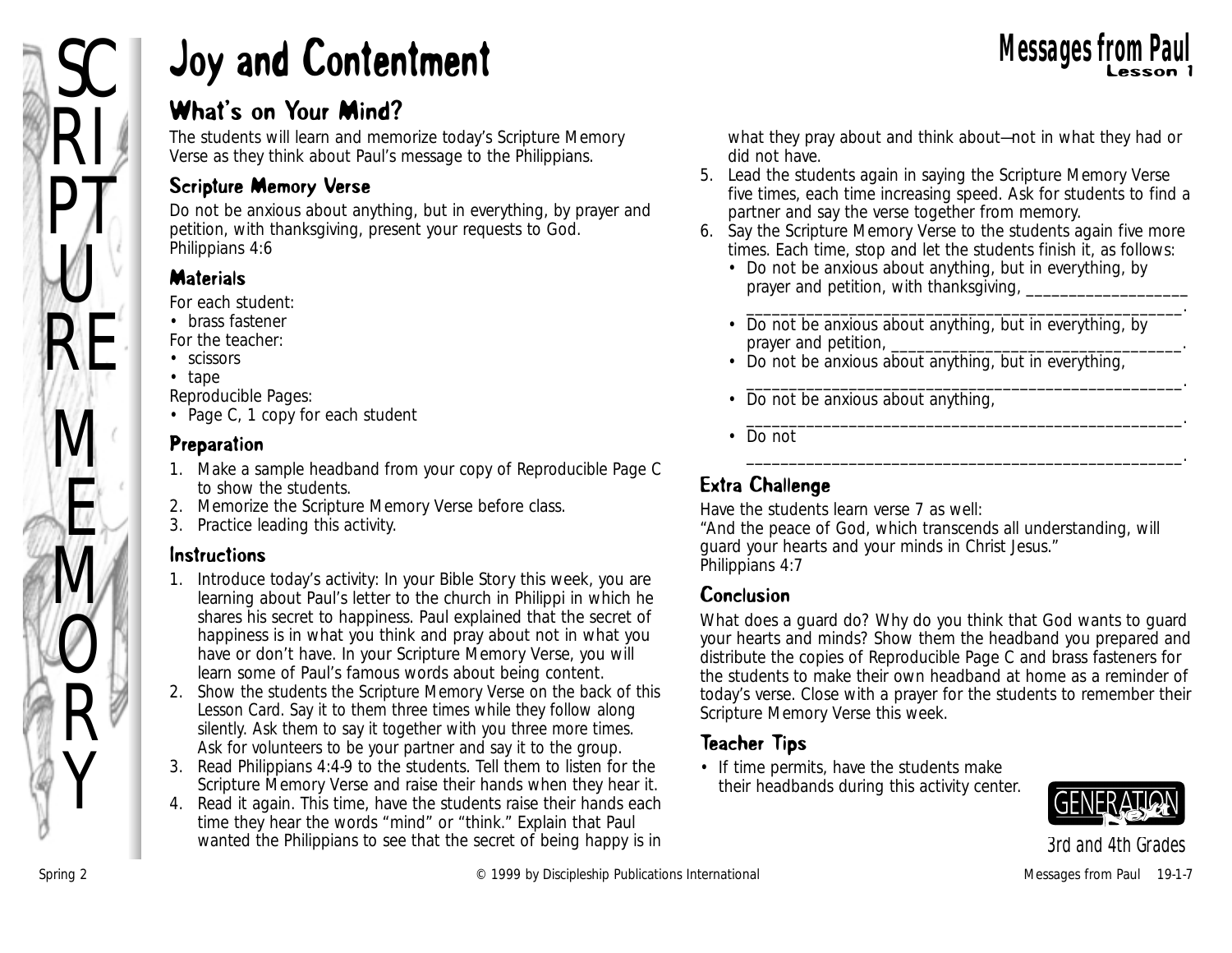Do not be anxious about anything, but in everything, by prayer and petition, with thanksgiving, present your requests to God. Philippians 4:6

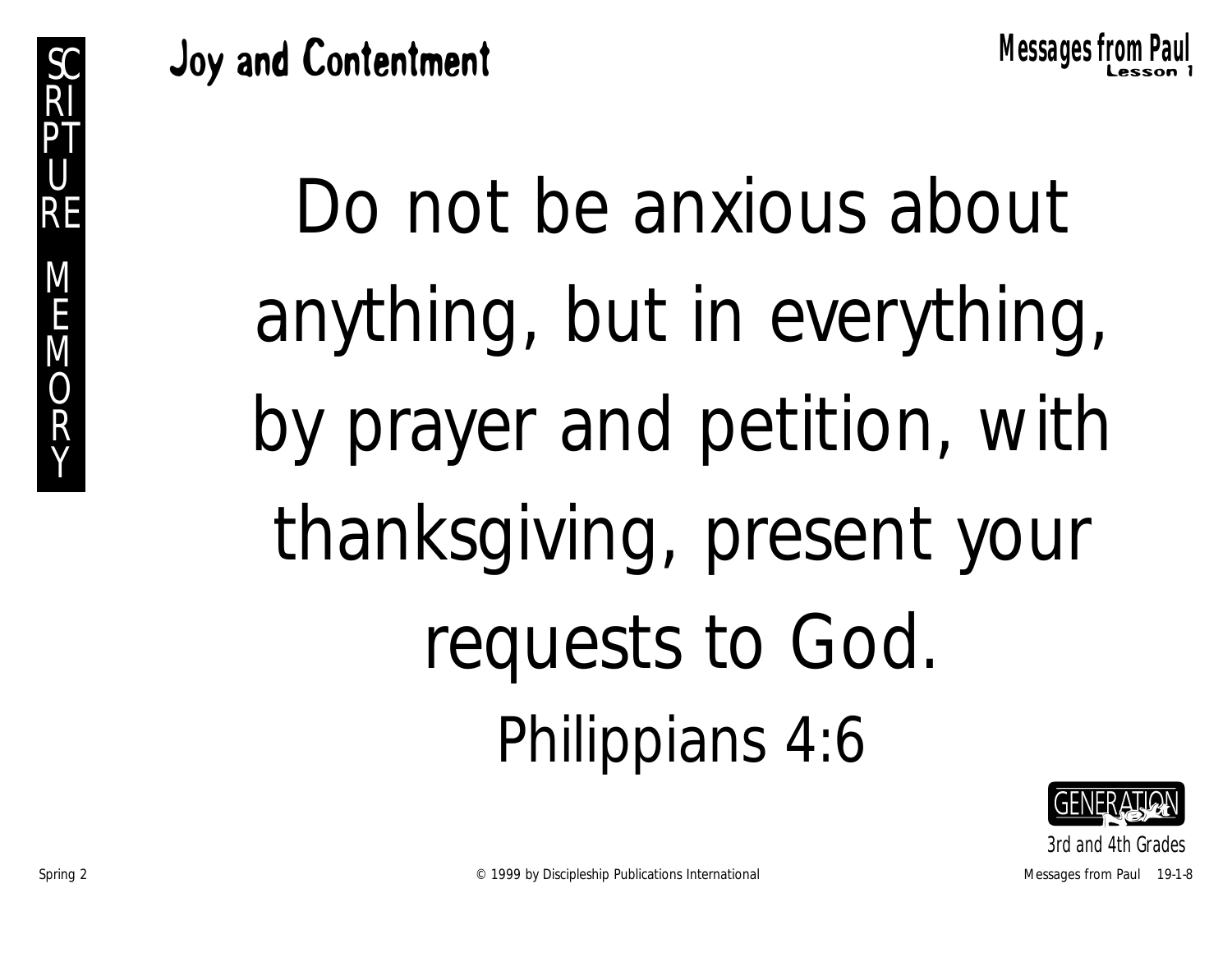## Lesson Objectives

- The students will compare and contrast joy and anxiety.
- The students will explain Paul's secret to contentment.
- The students will state one thing that God wants them to think about.

## Lesson Text

## Scripture Memory Verse

## Joy and Contentment **Messages from Paul**

## Lesson Plan

|                                                        |                                                                                                                                                                                                                                                                                                                                                                                                                                                                   |                                      | <b>GITS OUTIONINGITS</b>                                                                                                                                                                                                                                                                                                                                                                                                                                                                                                                                                                                                                                                                                             | Lesson I                                                                                                                                                                                                                                                                                                                                                                                                                                                                                                                                      |
|--------------------------------------------------------|-------------------------------------------------------------------------------------------------------------------------------------------------------------------------------------------------------------------------------------------------------------------------------------------------------------------------------------------------------------------------------------------------------------------------------------------------------------------|--------------------------------------|----------------------------------------------------------------------------------------------------------------------------------------------------------------------------------------------------------------------------------------------------------------------------------------------------------------------------------------------------------------------------------------------------------------------------------------------------------------------------------------------------------------------------------------------------------------------------------------------------------------------------------------------------------------------------------------------------------------------|-----------------------------------------------------------------------------------------------------------------------------------------------------------------------------------------------------------------------------------------------------------------------------------------------------------------------------------------------------------------------------------------------------------------------------------------------------------------------------------------------------------------------------------------------|
|                                                        | <b>Lesson Objectives</b><br>• The students will compare and contrast joy and anxiety.<br>• The students will explain Paul's secret to contentment.<br>• The students will state one thing that God wants them to<br>think about.                                                                                                                                                                                                                                  |                                      | <b>Lesson Plan</b><br>Greeting and Registration                                                                                                                                                                                                                                                                                                                                                                                                                                                                                                                                                                                                                                                                      | Preclass Activity: Don't Worry, Be Happy!                                                                                                                                                                                                                                                                                                                                                                                                                                                                                                     |
|                                                        | <b>Lesson Text</b><br>Philippians 4:4-13                                                                                                                                                                                                                                                                                                                                                                                                                          |                                      | Welcome and Singing<br>Centers:                                                                                                                                                                                                                                                                                                                                                                                                                                                                                                                                                                                                                                                                                      |                                                                                                                                                                                                                                                                                                                                                                                                                                                                                                                                               |
| <b>Lesson at a Glance</b>                              | <b>Scripture Memory Verse</b><br>Do not be anxious about anything, but in everything, by<br>prayer and petition, with thanksgiving, present your requests<br>to God.                                                                                                                                                                                                                                                                                              | Philippians 4:6                      | Game: Jump for Joy<br>Bible Skills: Search for Joy<br>NOTE: Allow time for a snack.                                                                                                                                                                                                                                                                                                                                                                                                                                                                                                                                                                                                                                  | Life Application: No Matter What!                                                                                                                                                                                                                                                                                                                                                                                                                                                                                                             |
| D<br>$\bullet$<br>$\hat{\mathcal{S}}$<br>$\mathcal{S}$ | Don't Worry, Be Happy!<br>The students will review this week's lesson<br>as they complete this activity.<br><b>Materials</b><br>For each student:<br>• pencil<br>• scissors<br>• glue stick<br>• crayons or markers (optional)<br>For the teacher:<br>• magazines containing pictures of joyful<br>and anxious people<br>Reproducible Pages:<br>• Page D, 1 copy for each student<br>Preparation<br>Complete the activity on your copy of<br>Reproducible Page D. | Instructions<br>of their worksheets. | 1. Greet the students as they arrive.<br>Remind them that this week they are<br>learning about Paul's message to the<br>Philippians to rejoice always! Explain that<br>in today's activity they will review the<br>Bible Story and think about the differ-<br>ence between joy and anxiety.<br>2. Distribute the copies of Reproducible<br>Page D and pencils. Encourage the stu-<br>dents to work with a partner. Help pair<br>the students who heard this week's Bible<br>Story with those who did not.<br>3. When the students have completed<br>their worksheets, have them look<br>through the magazine pictures and cut<br>out a picture of an "anxious face" and a<br>"happy face" and glue these to the back | 4. Circulate among the students to offer<br>help and encouragement. Review the<br>Bible Story with those who did not hear it.<br><b>Teacher Tips</b><br>• Be careful to remove inappropriate pic-<br>tures or advertisements from the maga-<br>zines prior to class. You may also chose to<br>tear out appropriate pictures and let the<br>students pick from your pictures.<br>• Distribute crayons to students who prefer<br>to draw the anxious and happy faces<br>instead of using the magazine pictures.<br>GENERA<br>3rd and 4th Grades |
| Spring 2                                               |                                                                                                                                                                                                                                                                                                                                                                                                                                                                   |                                      | © 1999 by Discipleship Publications International • Permission to Photocopy Granted                                                                                                                                                                                                                                                                                                                                                                                                                                                                                                                                                                                                                                  | Messages from Paul 19-1-9                                                                                                                                                                                                                                                                                                                                                                                                                                                                                                                     |

## Don't Worry, Be Happy!

#### **Materials**

- pencil
- scissors
- glue stick
- crayons or markers (optional) *For the teacher:*
- magazines containing pictures of joyful and anxious people

#### Preparation

#### Instructions

- 1. Greet the students as they arrive. Remind them that this week they are learning about Paul's message to the Philippians to rejoice always! Explain that in today's activity they will review the Bible Story and think about the difference between joy and anxiety.
- 2. Distribute the copies of Reproducible Page D and pencils. Encourage the students to work with a partner. Help pair the students who heard this week's Bible Story with those who did not.
- 3. When the students have completed their worksheets, have them look through the magazine pictures and cut out a picture of an "anxious face" and a "happy face" and glue these to the back of their worksheets.

## Teacher Tips

- Be careful to remove inappropriate pictures or advertisements from the magazines prior to class. You may also chose to tear out appropriate pictures and let the students pick from your pictures.
- Distribute crayons to students who prefer to draw the anxious and happy faces instead of using the magazine pictures.

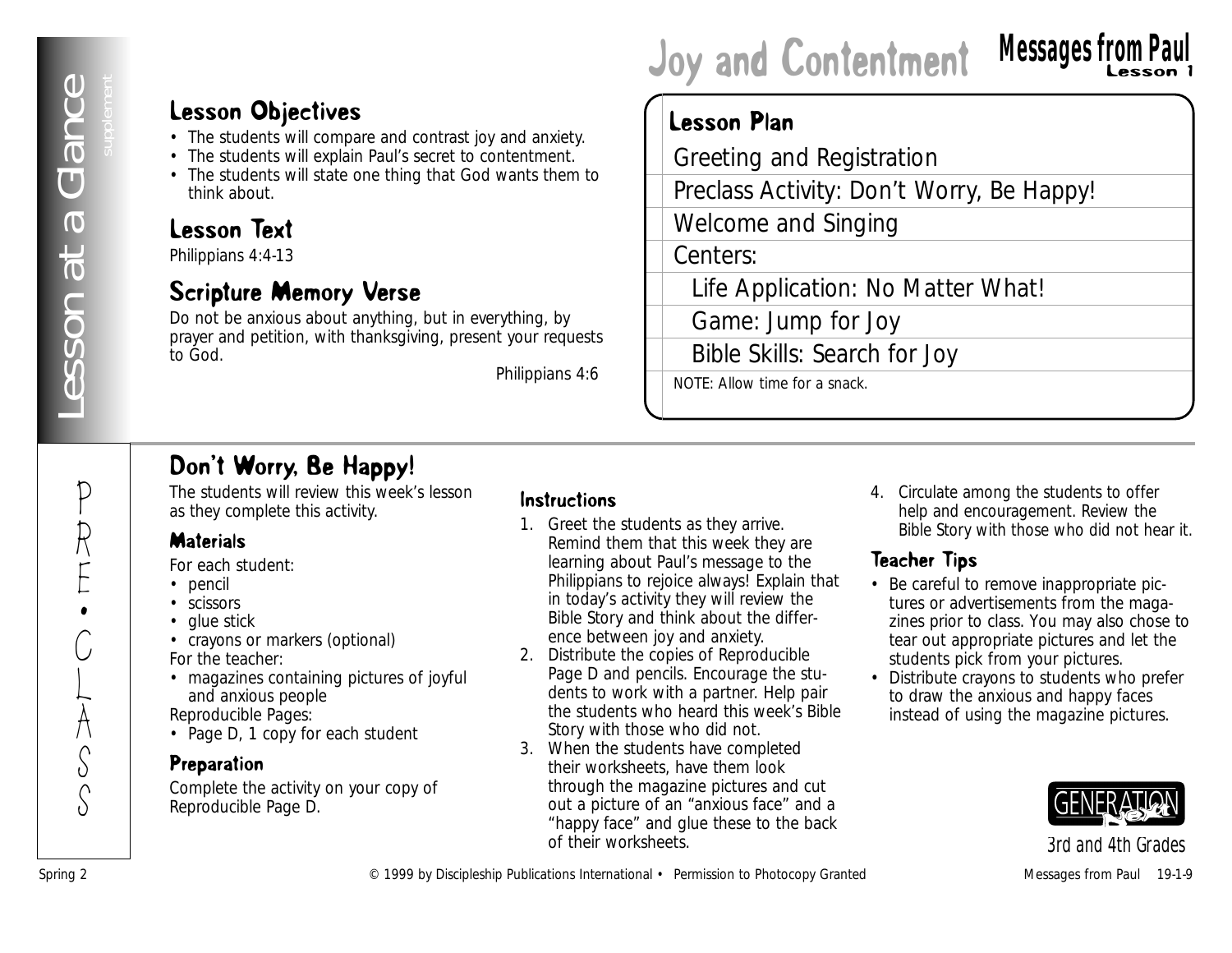L

i

f

e

 $\bm{\mathsf{A}}$ 

p

p

l

i

c

a

t

i

o

n



## No Matter What!

The students will review this week's Bible Story as they consider the things that God wants them to think about.

#### **Materials**

*For the teacher:*

- scissors
- small container
- small ball, bean bag, or soft object
- Audio/Visual Cues (See Audio/Visual Cues section.) *Reproducible Pages:*
- Page E, 1 copy for the teacher

#### Preparation

- 1. Cut out the words from your copy of Reproducible Page E and put them in the small container.
- 2. Practice leading this activity.

## Reviewing the Bible Story

Open your Bible and read Philippians 4:4-13 to the students. *This week you learned about Paul's message to the Philippians to rejoice always—no matter what! Paul explained that his secret to being content was praying and thinking about God in every situation. Paul told the Philippians not to be anxious about anything—but to pray about everything and be thankful!* 

*Paul loved the Philippians very much. He had a lot of joy in his heart whenever he thought or prayed for them. Paul's special friends made him happy just thinking about them. Paul knew that by thinking about special things and people, he could be happy—no matter what!* Ask the students if they remember some of the different things Paul said to think about. (true, noble, right, pure, lovely, excellent, praiseworthy, admirable) Tell the students that Paul also encouraged them to remember and imitate the things that he had taught them. Explain to the students that today they are going to consider some things that God wants them to think about.

## Life Application

Have the students sit in a circle. Show them the small container you prepared. Explain that inside the container are words that come from the Bible Story and describe things that we should think about.

Show the students the words and read each one to them. Place them back in the container and mix them up.

Show the students the small ball you brought. Explain that they will pass it around the circle saying, "God wants me to be happy no matter what!" The student who says the last word, "what!" will take a word out of the small container and read it to the rest of the group. Then all the students will call out as many things that fit that category as they can. Use the chart below for ideas if the students have trouble thinking of things. Continue until every student has had a chance to take a word from the container.

| True         | the Bible; Jesus' words                                                                                               |
|--------------|-----------------------------------------------------------------------------------------------------------------------|
| <b>Noble</b> | political heroes; movies about courage                                                                                |
| Right        | parents; Jesus' words; the Bible                                                                                      |
| Pure         | babies; children; waterfall                                                                                           |
| Lovely       | nature; a painting or photograph of nature                                                                            |
| Admirable    | people who have changed their lives or others' lives;<br>doctors; HOPE volunteers and projects; leaders in the church |
| Excellent    | Jesus; famous leaders; an accomplishment; leaders in<br>the church                                                    |
| Praiseworthy | nature; beautiful music or artwork; God; Jesus; the Bible; books<br>about God                                         |

## Audio/Visual Cues

To reinforce today's exercise, bring in pictures of nature, children, and other scenes that illustrate the words from Philippians. If suitable, play classical or Christian music in the background or bring in biographies of famous athletes, personal awards or prizes, a photograph of a best friend, etc. Be prepared to explain how the item relates to a word in Philippians 4:8.

#### Conclusion

Ask the students to think of one way that this exercise will help them during this coming week. Close with a prayer thanking God for making it possible for us to be happy—no matter what!

## Teacher Tips

• Think of additional ways to decorate the words to make them more appealing to the students.

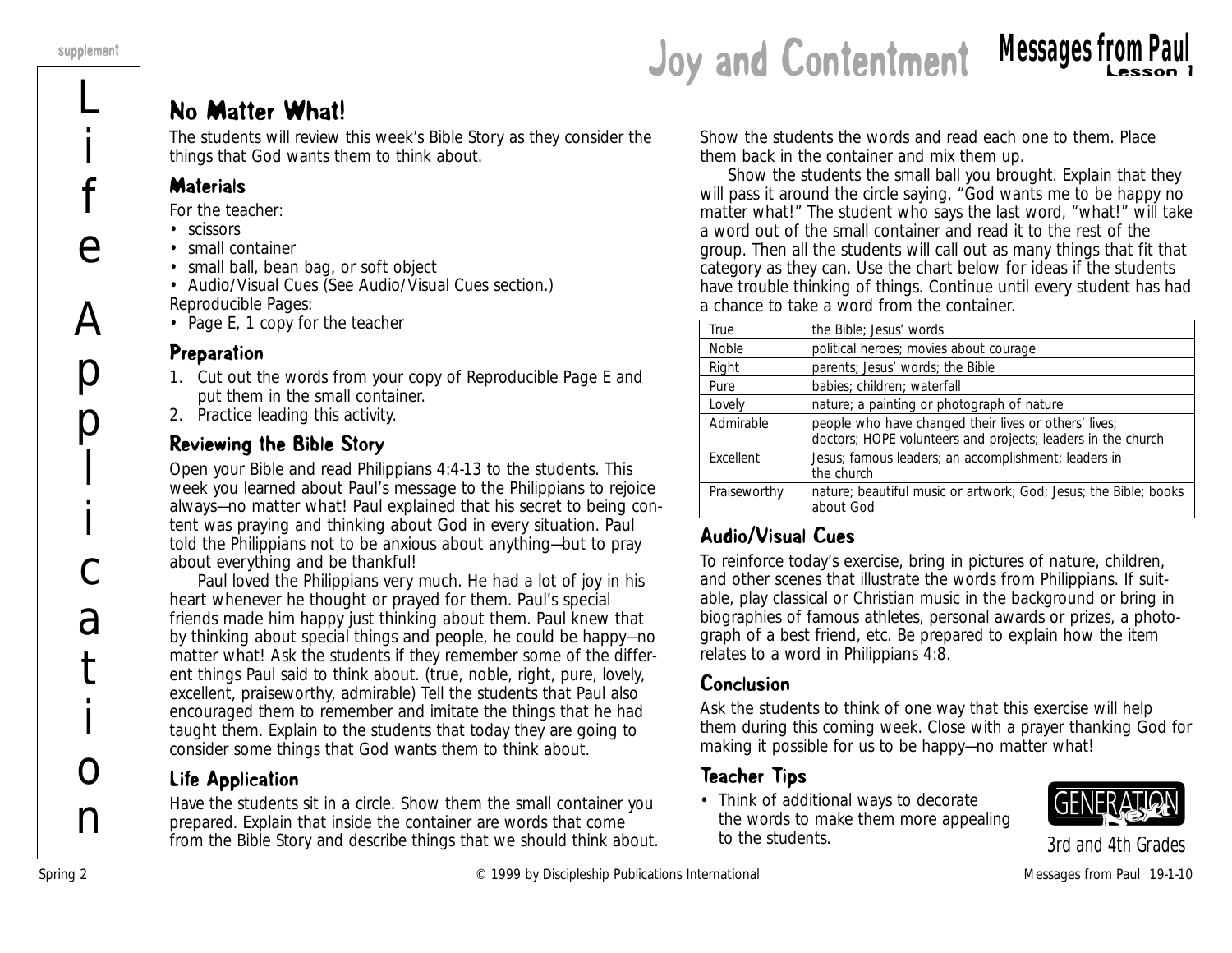

## Jump for Joy

The students will review key ideas from this week's lesson as they play hopscotch.

#### **Material**

*For the teacher:*

- masking tape
- small round, flat items for markers: buttons, coins, etc.
- 10 index cards, 3" x 5"
- pen
- container
- score pad and pencil

#### Preparation

- 1. Number the index cards from one to ten. Shuffle them and place them in the container.
- 2. Set up a hopscotch area for this activity. DO NOT put masking tape on a carpeted floor. If you do use masking tape on a floor, make sure to remove it completely at the end of the activity. Otherwise, find an alternative to making the hopscotch area.
- 3. Practice leading this activity.

#### Instructions

- 1. Introduce today's activity: *In your Bible Story this week, you learned about Paul's letter to the church in Philippi. In it, Paul shares a secret as he talks about some very difficult times in his life. Paul explained that the secret of being content is not in what you have or don't have, it is in what you think and pray about. In your game, you will think about Paul's secret to happiness and contentment and things that God wants you to think about.*
- 2. Explain the game of hopscotch to any students who are not familiar with it. Demonstrate how to throw the marker down on a square and hop around it to the end of the hopscotch area and back, retrieving your marker on the way back.
- 3. Tell the students that they will take a card and answer a question before throwing their object. (They may use their Bibles.) They can earn points by answering a question correctly and for completing the hopscotch course successfully—without falling or missing a toss. After they answer the question, they will use the number on the card to determine the number on the hopscotch

board that they will try to toss to. (For the numbers over "5," the students may have two turns to toss their marker.)

4. Divide the students into two teams, being careful to mix the students who did not hear this week's Bible Story with those who did. Choose a team to go first and a student to take the first card. Tell the students that they may work together to answer the questions. When the student has answered the question, he may throw his marker on the same number as the card he picked. If he successfully tosses and jumps through the hopscotch area, he may receive the points on the card. For example: Charles chooses card #4. His teams correctly answers question #4 on the back of this Lesson Card and they earn four points. Next, Charles successfully tosses his marker to space #4 and hops up and back without falling. Charles earns four more points for his team. Charles returns the card to the teacher.

NOTE: A player may still toss and hop even if he does not answer the question correctly.

5. Continue play until every student has had a chance to play or for as long as time permits. Questions may be repeated. Total the team's points to determine the winner.

## Conclusion

Ask the students how it makes them feel to know that God wants to give them a way that they can be content all the time. Close with a prayer for the students to be thankful this week and pray about the things they are worried about.

## Teacher Tips

- If you have a student who is not able to hop, that student can choose and answer questions and throw the object. Have a willing student "pinch hop" for them.
- If you are unfamiliar with the game of hopscotch, have someone who is familiar with the rules to explain it to you.

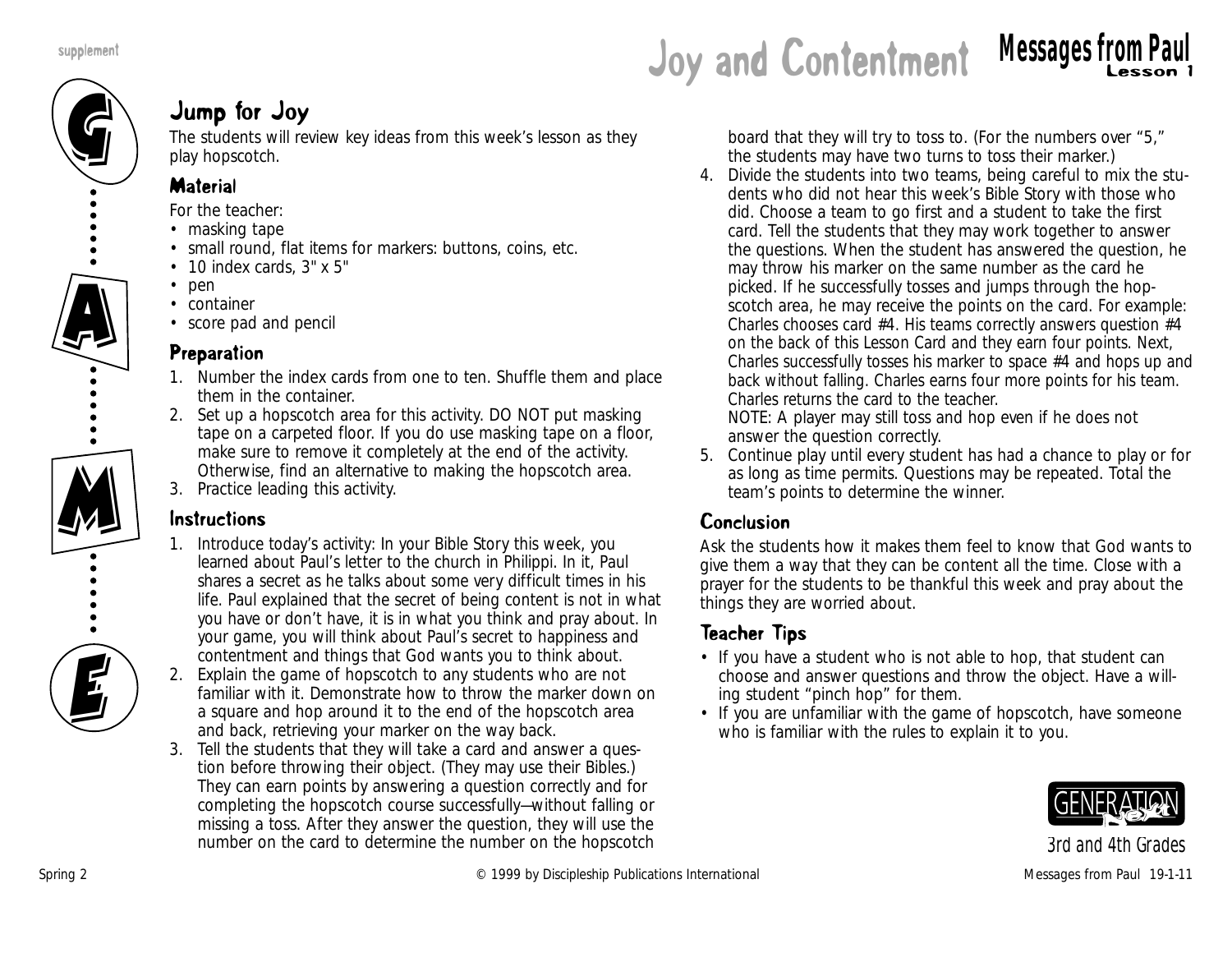G

A

M

E





## Jump for Joy

Questions and Answers

## Card | Questions and Answers

- 1 *In what city did the Philippians live?* (Philippi)
- 2 *Who wrote the book of Philippians?* (Paul)
- 3 *True or False: The book of Philippians is really a letter from Paul to the disciples in Philippi.* (True)
- 4 *In what chapter of Philippians does Paul say, "Rejoice in the Lord always"?* (chapter 4)
- 5 *Fill in the blank: Rejoice in the Lord always. I will say it again, \_\_\_\_\_\_\_\_\_\_!"* (Rejoice)
- 6 *Fill in the blank: Do not be anxious about \_\_\_\_\_\_\_\_\_\_\_\_.* (anything)
- 7 *Spell "Philippian."* (P-H-I-L-I-P-P-I-A-N)



## Extra Questions

*Name one key to Paul's secret to being content in all situations.*  (prayer; thinking about godly things; being thankful)

*Name one other key to Paul's secret to being content in all situations.*  (prayer; thinking about godly things; being thankful)

*Say Philippians 4:6 from memory.* (Do not be anxious about anything, but in everything, by prayer and petition, with thanksgiving, present your requests to God.)

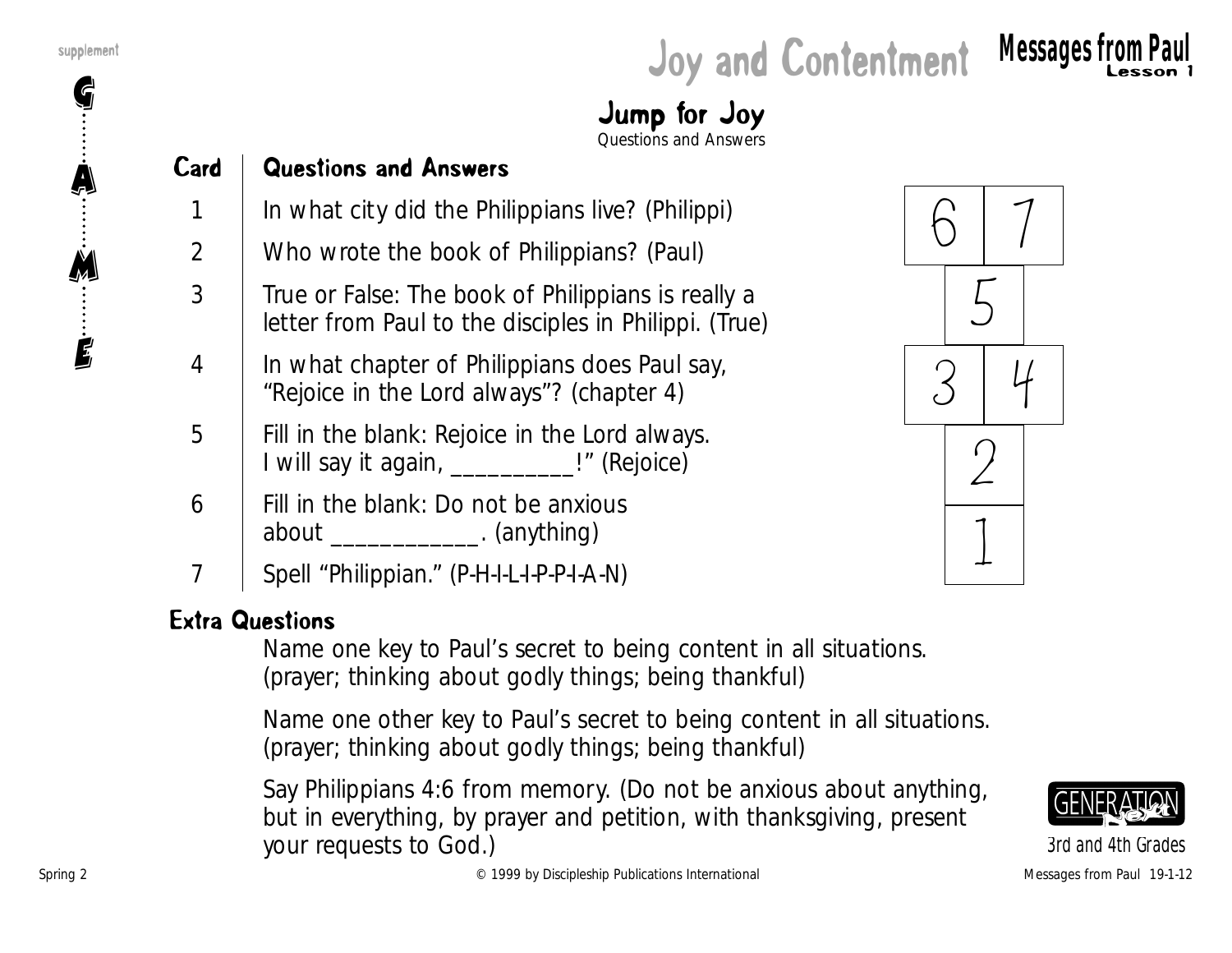supplement<br>
B

i

 $\frac{1}{\mathsf{B}}$ 

 $\overline{L}$ 

e

S

k

i

 $\overline{L}$ 

 $\overline{L}$ 

 $\boldsymbol{\zeta}$ 

## supplement **Lesson** 1 and Contentment Messages from Paul supplement

## Search for Joy

The students will practice looking up passages in Philippians that contain the words "joy" or "rejoice."

## **Materials**

*For each student:*

- pencil
- *For the teacher:*

• a bag of candy (suggest Almond Joy bars or similar) *Reproducible Pages:*

• Page F, 1 copy for each student

## Preparation

Complete the activity on your copy of Reproducible Page F.

## Instructions

- 1. Introduce today's activity: *In your Bible Story this week, you learned about Paul's letter to the church in Philippi where he explained the secret of happiness and contentment. Paul loved the Philippians very much and he wanted them to be full of joy. He did not want them to worry or be anxious about anything! In today's activity, you will find the word "joy" and "rejoice" in verses from Philippians and then think about the things and people that gave Paul great joy.*
- 2. Tell the students to open their Bibles to Philippians. Explain that there are four chapters in this book, and in each chapter, Paul writes at least one reference to joy or rejoicing.
- 3. Distribute the copies of Reproducible Page F and pencils. Tell the students to circle the word "joy" and underline the word "rejoice." When they are finished, they should raise their hands.
- 4. Have the students work with a partner or together as a group to answer the questions at the bottom of the page. Use these questions to help the students see how much joy Paul felt for his brothers and sisters in Philippi.
- 5. Use the Answer Key on the back of this Lesson Card to check their answers as they complete the questions.

## Conclusion

Ask the students what things or people give them joy. Offer them a treat such as candy to encourage them for their participation and to make them feel a little joy. Close with a prayer for the students to have joy in their hearts this week.

IMPORTANT: Do not offer candy to the students without obtaining their parents' permission.

## Teacher Tips

• Think of additional ways to encourage the students during this activity.



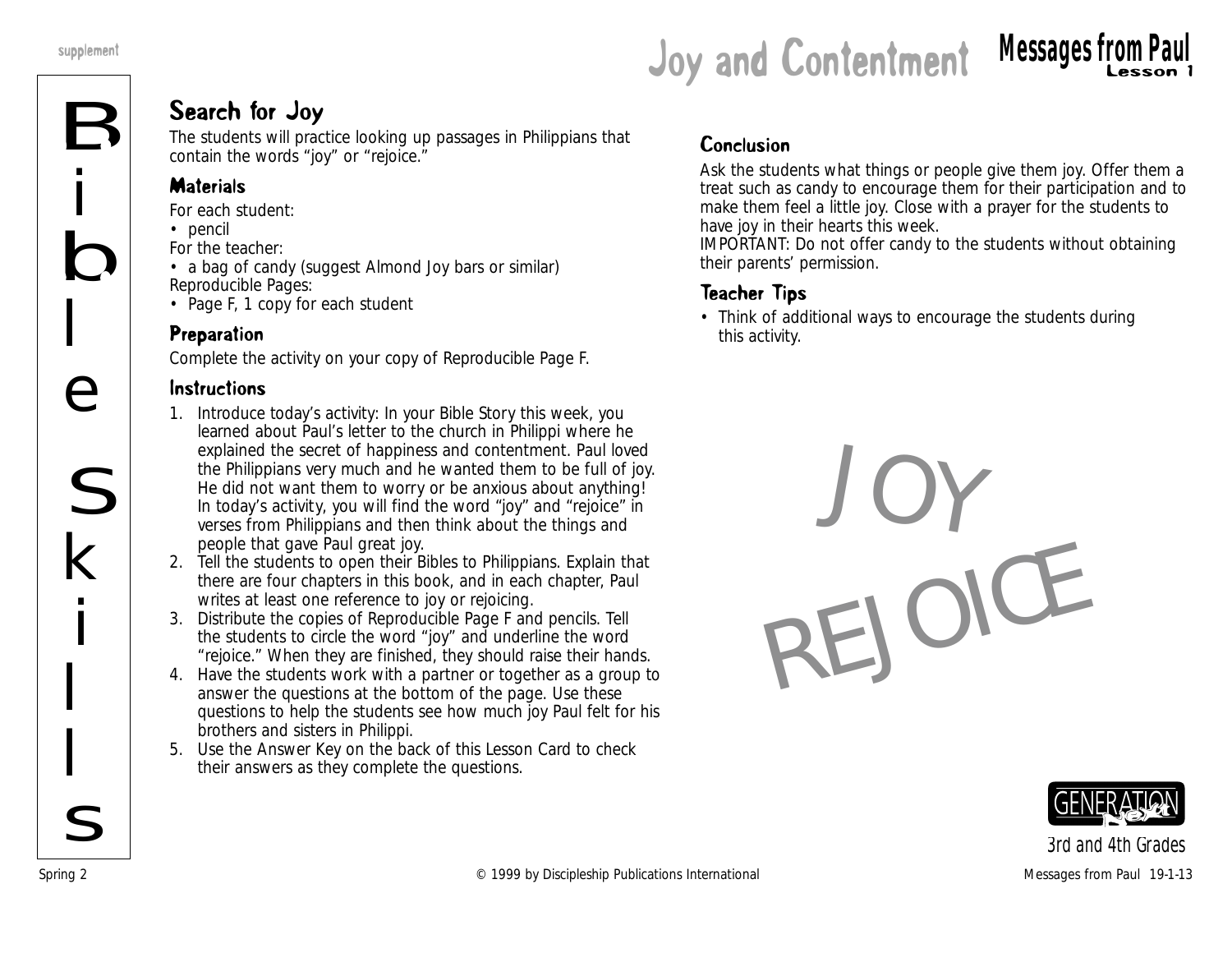B

i

b

l

e

S

k

i

l

l

s

## Search for Joy

### Answer Key

Instructions: Read the following verses from Philippians. Circle the word "joy" each time it appears. Underline the word "rejoice" each time it appears. Answer the questions at the end.

In all my prayers for all of you, I always pray with  $(0)$ . (Philippians 1:4) ☺



Welcome him in the Lord with great joy, and honor men like him. (Philippians 2:29)



But what does it matter? The important thing is that in every way, whether from false motives or true, Christ is preached. And because of this I rejoice. (Philippians 1:18)



Yes, and I will continue to rejoice. (Philippians 1:18)

Convinced of this, I know that I will remain, and I will continue with all of you for your progress and  $(0)$  in the faith, so that through my being with you again your  $(0)$ in Christ Jesus will overflow on account of me. (Philippians 1:25-26) ☺

Then make my(joy)complete by being like-minded, having the same love, being one in spirit and purpose. (Philippians 2:2) ☺



But even if I am being poured out like a drink offering **OD** But even if I am being poured out like a drink offering<br>on the sacrifice and service coming from your faith, I am glad and rejoice with all of you. So you too should be glad and rejoice with me. (Philippians 2:17-18)



Finally, my brothers, rejoice in the Lord! It is no trouble for me to write the same things to you again, and it is a safeguard for you. (Philippians 3:1) ☺



- **O** Therefore, my brothers, you whom I love and long for, my joy and crown, that is how you should stand firm in my joy and crown, that is how you should stand firm in the Lord, dear friends! (Philippians 4:1)
- Rejoice in the Lord always. I will say it again: Rejoice! (Philippians 4:4) ☺
- I rejoice greatly in the Lord that at last you have renewed your concern for me. Indeed, you have been concerned, but you had no opportunity to show it. (Philippians 4:10) ☺

- How many times did you find the word "joy"? 6
- How many times did you find the word "rejoice"? 8
- What is one thing that gave Paul joy? <u>\_\_\_\_\_Christ is preached.</u> \_\_\_\_\_\_\_\_\_\_\_\_\_\_
- In what verse does Paul call the disciples his "joy and crown"? Philippians  $4.1$
- In what verse does Paul repeat himself? Philippians 4:4
- In what verse does Paul ask them to make his joy complete? • How do you think that Paul felt about the Philippians?  $\frac{H}{V}$  He loved them very much! Philippians 2:2

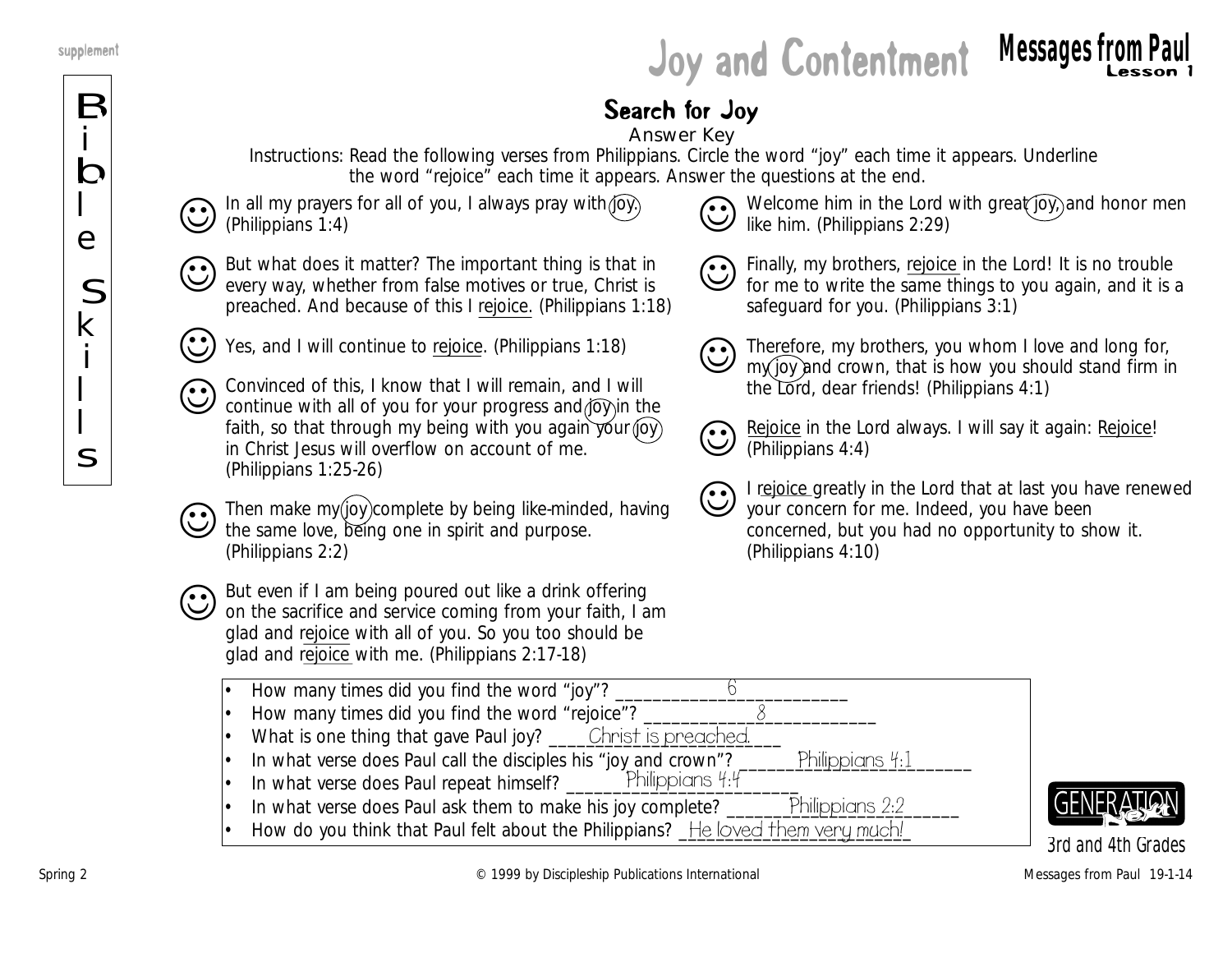**Core/Preclass**<br>1 copy for each student

e

e

R

p

p

r

r

o o

## Recipe Card **Name**

Rejoice in the Lord always. I will say it again: Rejoice! Let your gentleness be evident to all. The Lord is near. Do not be anxious about anything, but in everything, by prayer and petition, with thanksgiving, present your requests to God. And the peace of God, which transcends all understanding, will guard your hearts and your minds in Christ Jesus.

*Philippians 4:4-7*

Directions: Using the words in the box, fill in the recipe below.

| petition<br>gentleness<br>prayer                                                                                  |
|-------------------------------------------------------------------------------------------------------------------|
| thanksgiving<br>peace                                                                                             |
| Ingredients                                                                                                       |
| 1 cup of $\mathfrak{Q}$ _ _ _ _ _ $\mathfrak{E}$ _ _ _ _                                                          |
| 2 tablespoons $p_0$ $p_1$ $p_2$ $p_3$ $p_4$                                                                       |
| 1 tablespoon $p e$ $_  _  _  _  _ -$                                                                              |
| 3 tablespoons $\pm$ - - - - - - - - - - 9                                                                         |
| 4 tablespoons $\_\_$ $\_\_$ $\_\_$ $\_\_$ $\_\_$                                                                  |
| Take 1 cup of ________________ and spread it all around. Mix together the 2 tablespoons of                        |
| and the 1 tablespoon of _______________. Cover with the 3 tablespoons of                                          |
| _____________. Stir in the 4 tablespoons of _______________. Continue stirring until smooth.                      |
| Directions: Open your Bible to Philippians 4:4-7 and use<br>these verses to help you fill in the missing words.   |
| in the Lord always. I will say it again: Rejoice! Let your _____________ be evident to all.                       |
| The Lord is near. Do not be __________________ about anything, but in everything, by _________________ and        |
| petition, with ________________ present your requests to God. And the ______________ of God,                      |
| which transcends all understanding, will guard your hearts and your minds in Christ Jesus.                        |
| Philippians 4:4-7<br>3rd and 4th Grades                                                                           |
| © 1999 by Discipleship Publications International • Permission to Photocopy Granted<br>Messages from Paul 19-1-15 |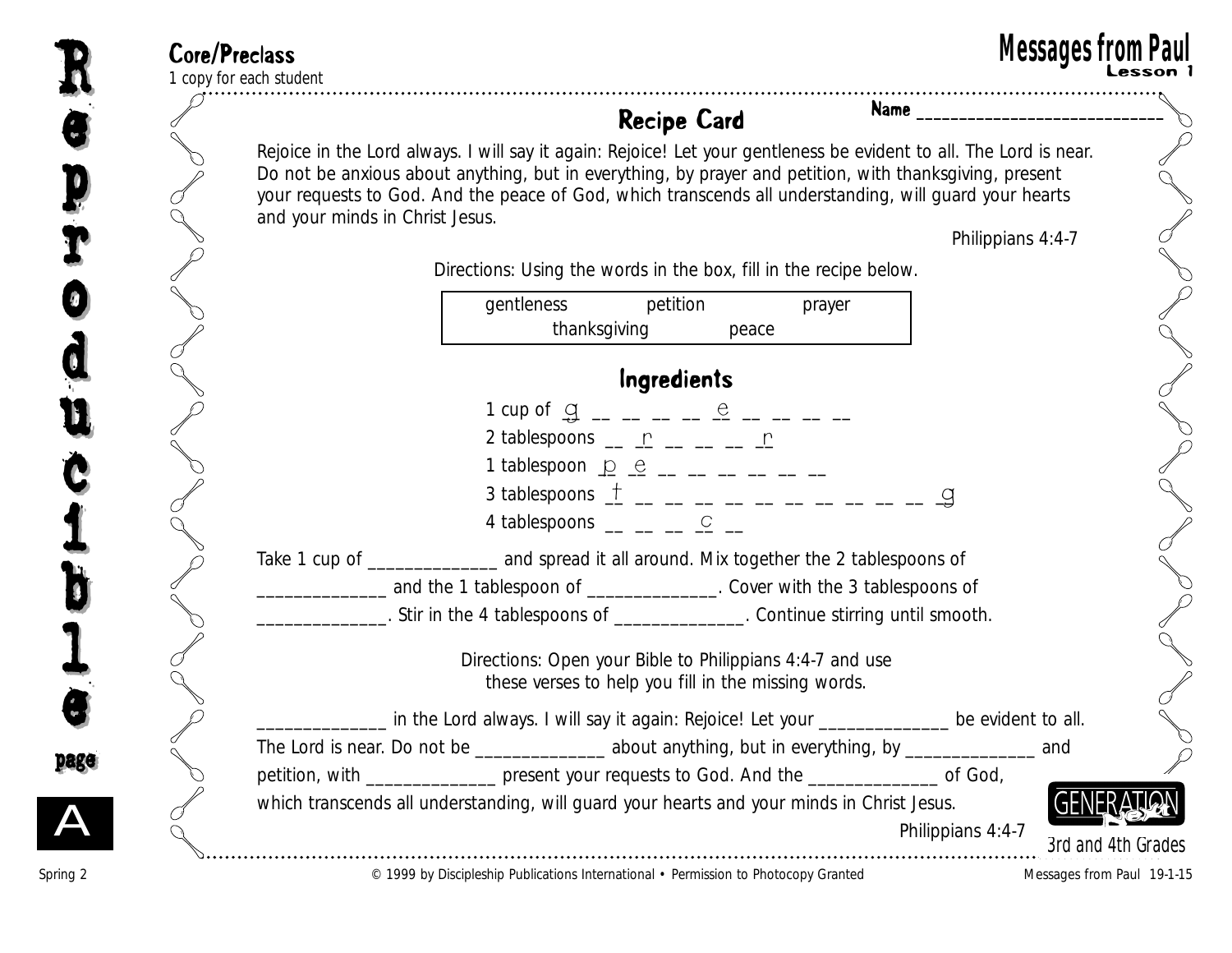

**Core/Craft**<br>1 copy for every 8 students

"mood ring" squares







**JOY** 









ANXIETY





*3rd and 4th Grades*

Spring 2 **Example 2** C 1999 by Discipleship Publications International • Permission to Photocopy Granted Messages from Paul 19-1-16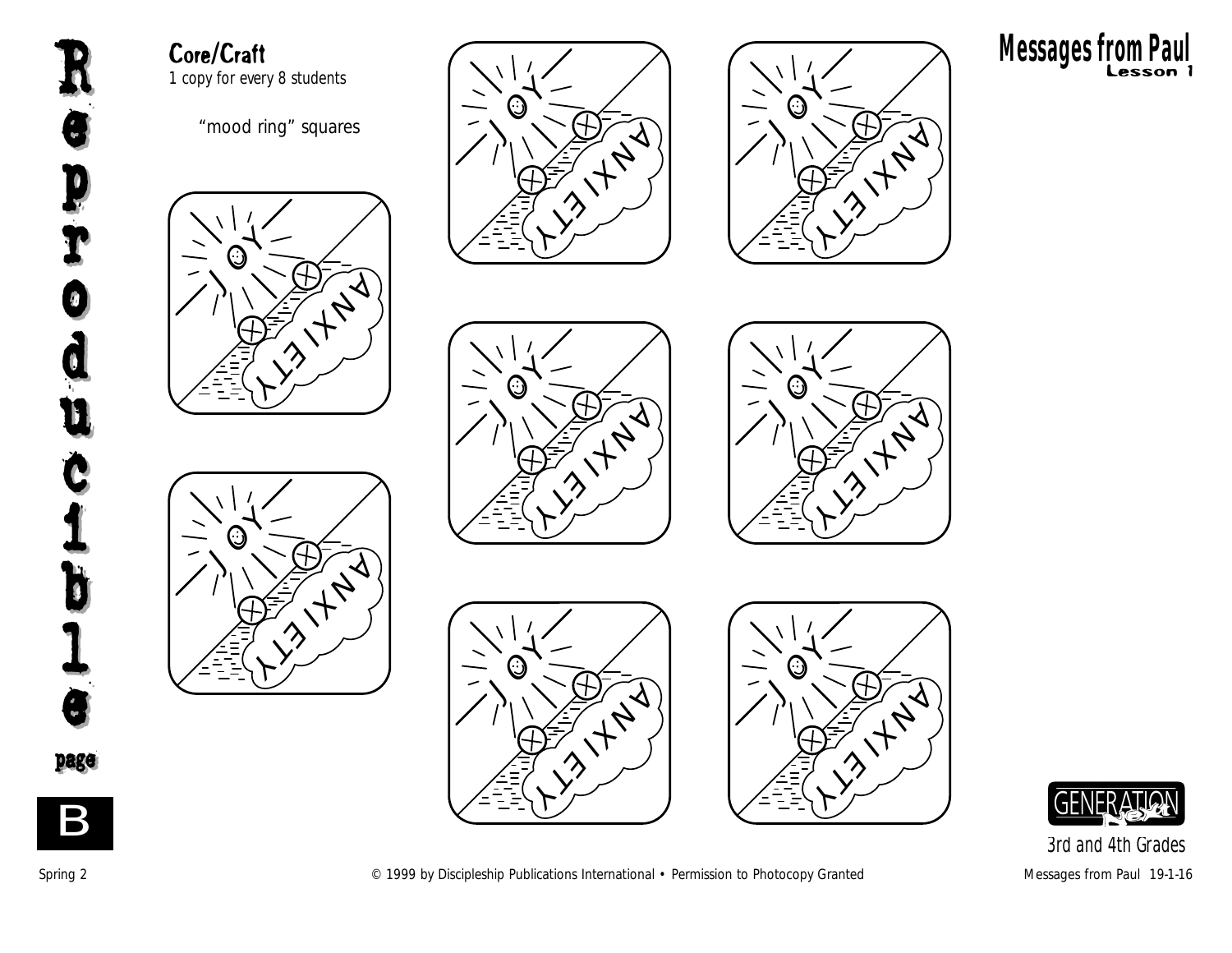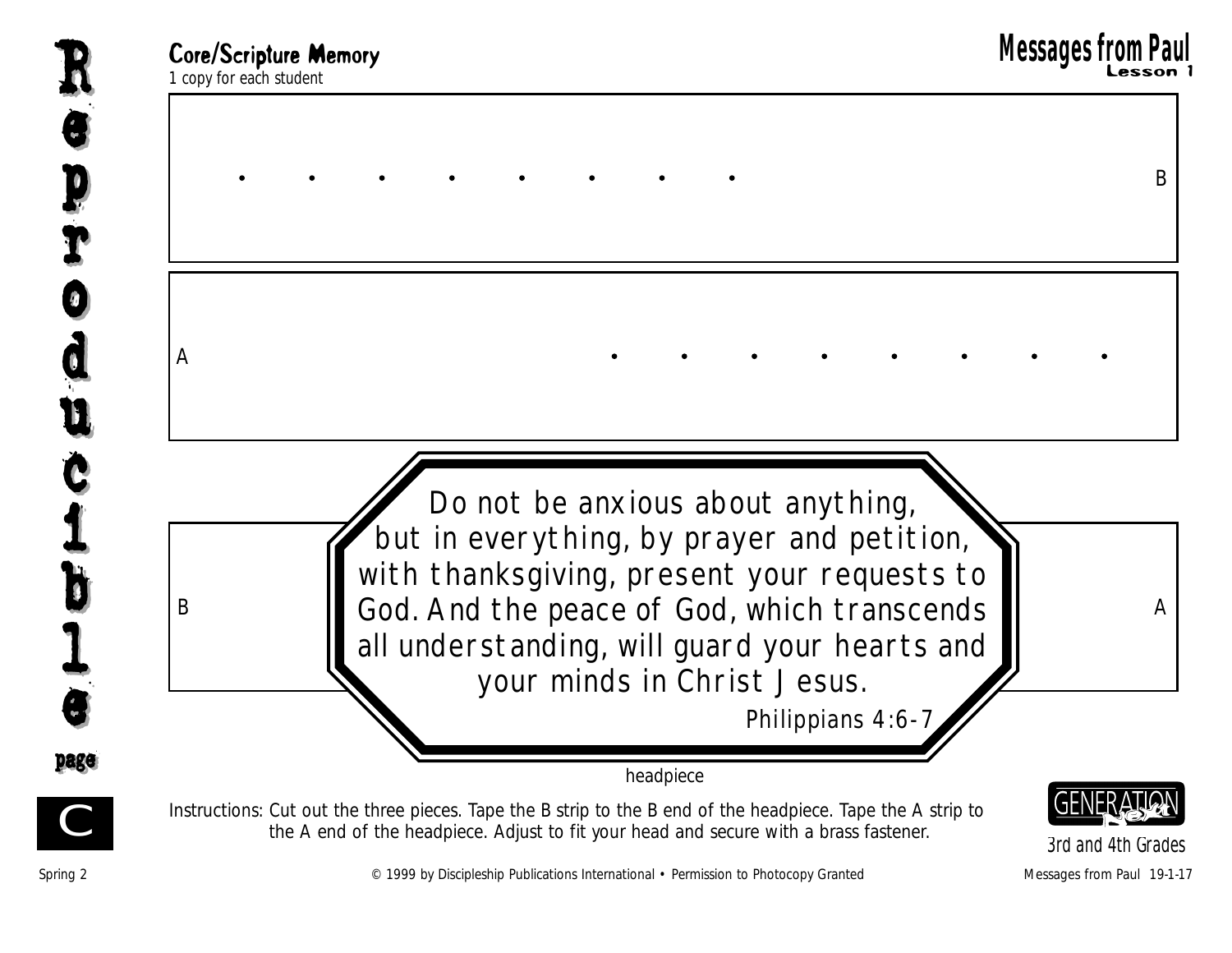

This page intentionally left blank



Spring 2 Messages from Paul 19-1-18 *3rd and 4th Grades*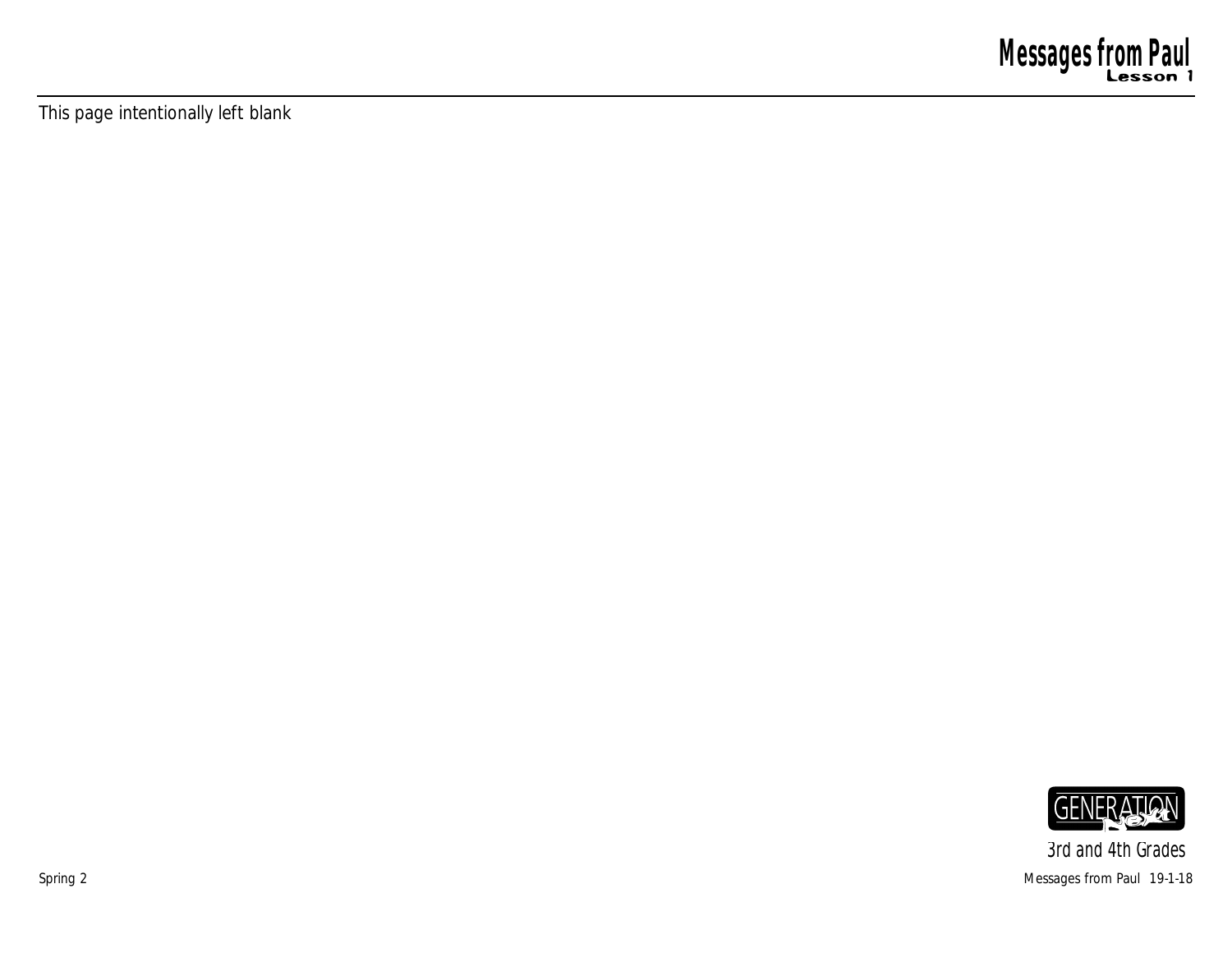**Messages from Paul (1998)**<br>1 copy for each student **Research Paul Den't Wesser Berned Den't Wesser Berned Den't Wesser Berned Den't Wesser**<br>1 Den't Wesser Berned Den't Wesser Berned Den't Wesser Berned Den't Wesser Berned Don't Worry, Be Happy! Don't Worry, Be Happy! Don't Worry, Be Happy! Don't Worry, Be Happy! Don't Worry, Be Happy! Don't

## Don't Worry, Be Happy! Name \_\_\_\_\_\_

|                                                                         | always                                                                                                                                                                                                                                                                                                                                                                                                |         | Rejoice |       | near |       | prayer |                                                                                                                                                                                                                                                                                                                                                                              |
|-------------------------------------------------------------------------|-------------------------------------------------------------------------------------------------------------------------------------------------------------------------------------------------------------------------------------------------------------------------------------------------------------------------------------------------------------------------------------------------------|---------|---------|-------|------|-------|--------|------------------------------------------------------------------------------------------------------------------------------------------------------------------------------------------------------------------------------------------------------------------------------------------------------------------------------------------------------------------------------|
|                                                                         |                                                                                                                                                                                                                                                                                                                                                                                                       | anxious |         | peace |      | minds |        |                                                                                                                                                                                                                                                                                                                                                                              |
|                                                                         | Rejoice in the Lord _____________. I will say it again: ____________! Let your gentleness be evident to all. The Lord is<br>Do not be _________ about anything, but in everything, by __________ and petition, with<br>thanksgiving, present your requests to God. And the ______________of God, which transcends all understanding, will<br>guard your hearts and your ____________ in Christ Jesus. |         |         |       |      |       |        |                                                                                                                                                                                                                                                                                                                                                                              |
| 2. Unscramble the following words that tell what we should think about: |                                                                                                                                                                                                                                                                                                                                                                                                       |         |         |       |      |       |        |                                                                                                                                                                                                                                                                                                                                                                              |
|                                                                         | Finally, brothers, whatever is RUTE __________, whatever is BELON _________, whatever is THRIG _________,<br>is excellent or praiseworthy-think about such things. Whatever you have learned or received or heard from me, or<br>seen in me-put it into practice. And the God of peace will be with you.                                                                                              |         |         |       |      |       |        | whatever is REPU ___________, whatever is YELLOV __________, whatever is RABLEMIDA ____________-if anything                                                                                                                                                                                                                                                                  |
|                                                                         |                                                                                                                                                                                                                                                                                                                                                                                                       |         |         |       |      |       |        |                                                                                                                                                                                                                                                                                                                                                                              |
|                                                                         |                                                                                                                                                                                                                                                                                                                                                                                                       |         |         |       |      |       |        |                                                                                                                                                                                                                                                                                                                                                                              |
| 3. Underline Paul's secret in the passage below:                        | being content in any and every situation, whether well fed or hungry, whether living in plenty or in want. I can do<br>everything through him who gives me strength.                                                                                                                                                                                                                                  |         |         |       |      |       |        | I rejoice greatly in the Lord that at last you have renewed your concern for me. Indeed, you have been concerned, but<br>you had no opportunity to show it. I am not saying this because I am in need, for I have learned to be content whatev-<br>er the circumstances. I know what it is to be in need, and I know what it is to have plenty. I have learned the secret of |

- 2. Unscramble the following words that tell what we should think about:
	- Finally, brothers, whatever is RUTE extending the section of the section of the section of the section of the section of the section of the section of the section of the section of the section of the section of the section whatever is REPU \_\_\_\_\_\_\_\_\_\_, whatever is YELLOV \_\_\_\_\_\_\_\_\_\_, whatever is RABLEMIDA \_\_\_\_\_\_\_\_\_\_\_\_\_\_\_\_\_\_\_\_\_\_if anything is excellent or praiseworthy—think about such things. Whatever you have learned or received or heard from me, or seen in me—put it into practice. And the God of peace will be with you.
- 3. Underline Paul's secret in the passage below:



Spring 2 **Examples 1999** and Consequently Publications International • Permission to Photocopy Granted Messages from Paul 19-1-19 Don't Worry, Be Happy! Don't Worry, Be Happy! Don't Worry, Be Happy! Don't Worry, Be Happy! Don't Worry, 3rd and 4th Grades

e

e

R

p p

r

r

o

o

d

d

u

u

c

Č

i

i

b b

 $\mathbf{I}% _{t}\left| \mathbf{I}_{t}\right| =\mathbf{I}_{t}+\mathbf{I}_{t}+\mathbf{I}_{t}+\mathbf{I}_{t}+\mathbf{I}_{t}+\mathbf{I}_{t}+\mathbf{I}_{t}+\mathbf{I}_{t}+\mathbf{I}_{t}+\mathbf{I}_{t}+\mathbf{I}_{t}+\mathbf{I}_{t}+\mathbf{I}_{t}+\mathbf{I}_{t}+\mathbf{I}_{t}+\mathbf{I}_{t}+\mathbf{I}_{t}+\mathbf{I}_{t}+\mathbf{I}_{t}+\mathbf{I}_{t}+\mathbf{I}_{t}+\mathbf{I}_{t}+\mathbf{I}_{t}+\mathbf{I}_{t}+\mathbf{I$ 

l

e

e

page page

D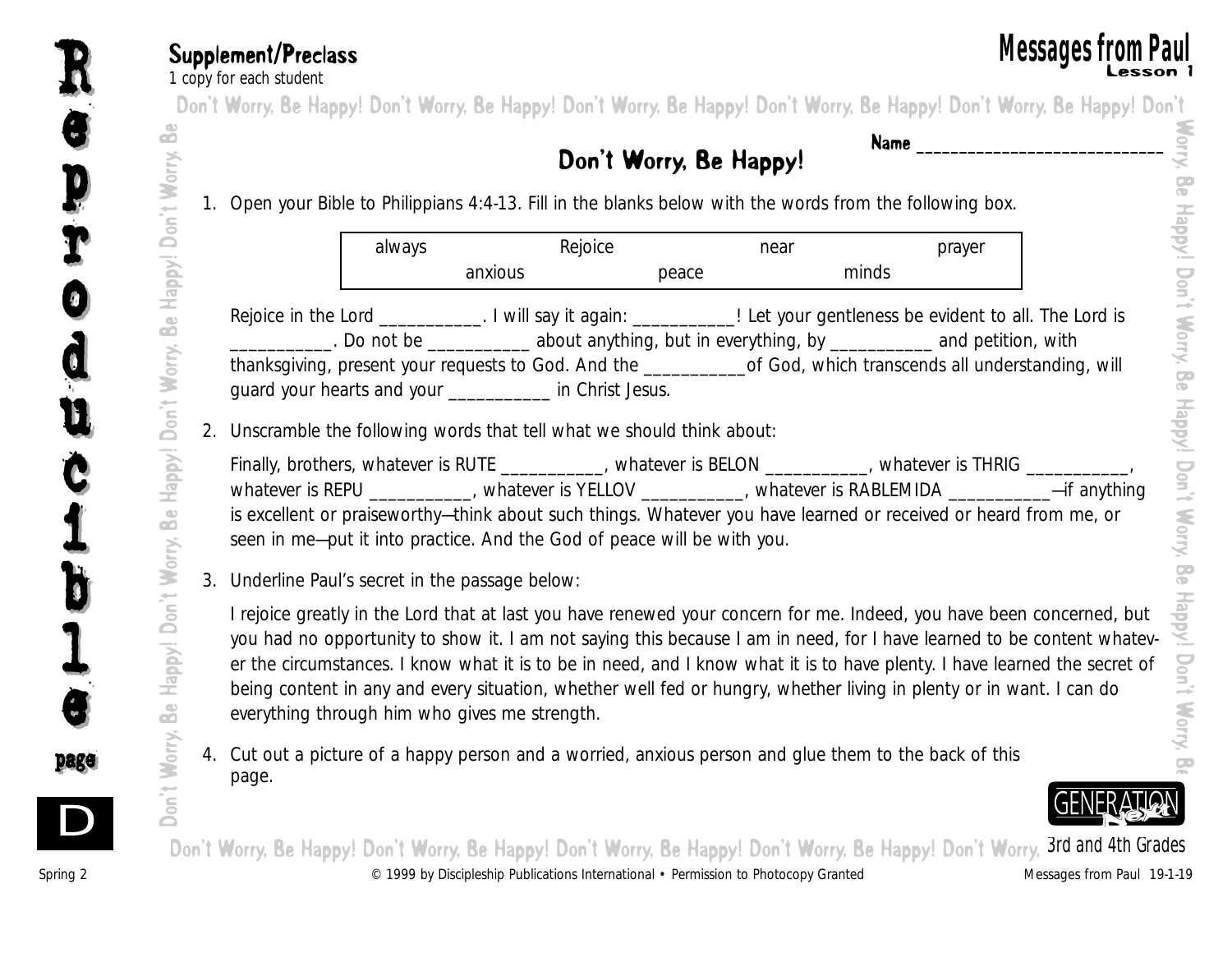